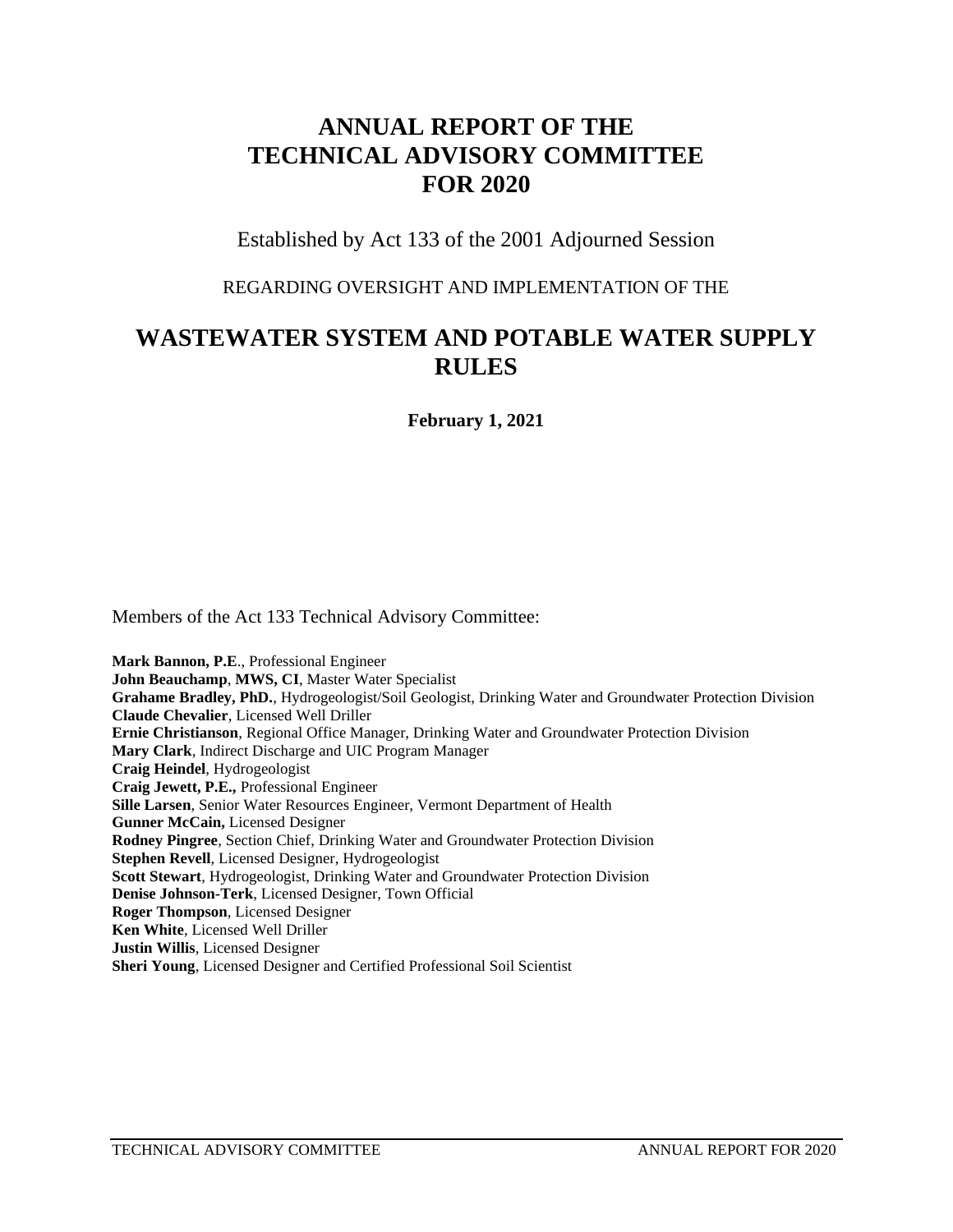# **ANNUAL REPORT OF THE TECHNICAL ADVISORY COMMITTEE**

Established by Act 133 of the 2001 Adjourned Session

### REGARDING OVERSIGHT AND IMPLEMENTATION OF THE

## **WASTEWATER SYSTEM AND POTABLE WATER SUPPLY RULES February 1, 2021**

# **TABLE OF CONTENTS**

| <b>ITEM</b>                                     | <b>PAGE</b> |
|-------------------------------------------------|-------------|
| Purpose                                         |             |
| <b>TAC Members</b>                              |             |
| <b>TAC Executive Committee</b>                  | ◠           |
| Meetings                                        | ി           |
| Activities of the Technical Advisory Committee. |             |

# **Activities of the Technical Advisory Committee:**

| $\mathbf{L}$ | <b>General Comments</b>                              |  |
|--------------|------------------------------------------------------|--|
| 2.           | TAC Discussion and Recommendations                   |  |
| 3.           | Innovative/Alternative System Approvals and Renewals |  |
| 4.           | Low Income Loan Program                              |  |

### **Appendices:**

| Appendix A - Technical Advisory Committee Members and Subcommittees |    |
|---------------------------------------------------------------------|----|
| Appendix B - Regional Office Permitting and Training Information    | 11 |
| Appendix C - Technical Advisory Committee Meeting Minutes           | 18 |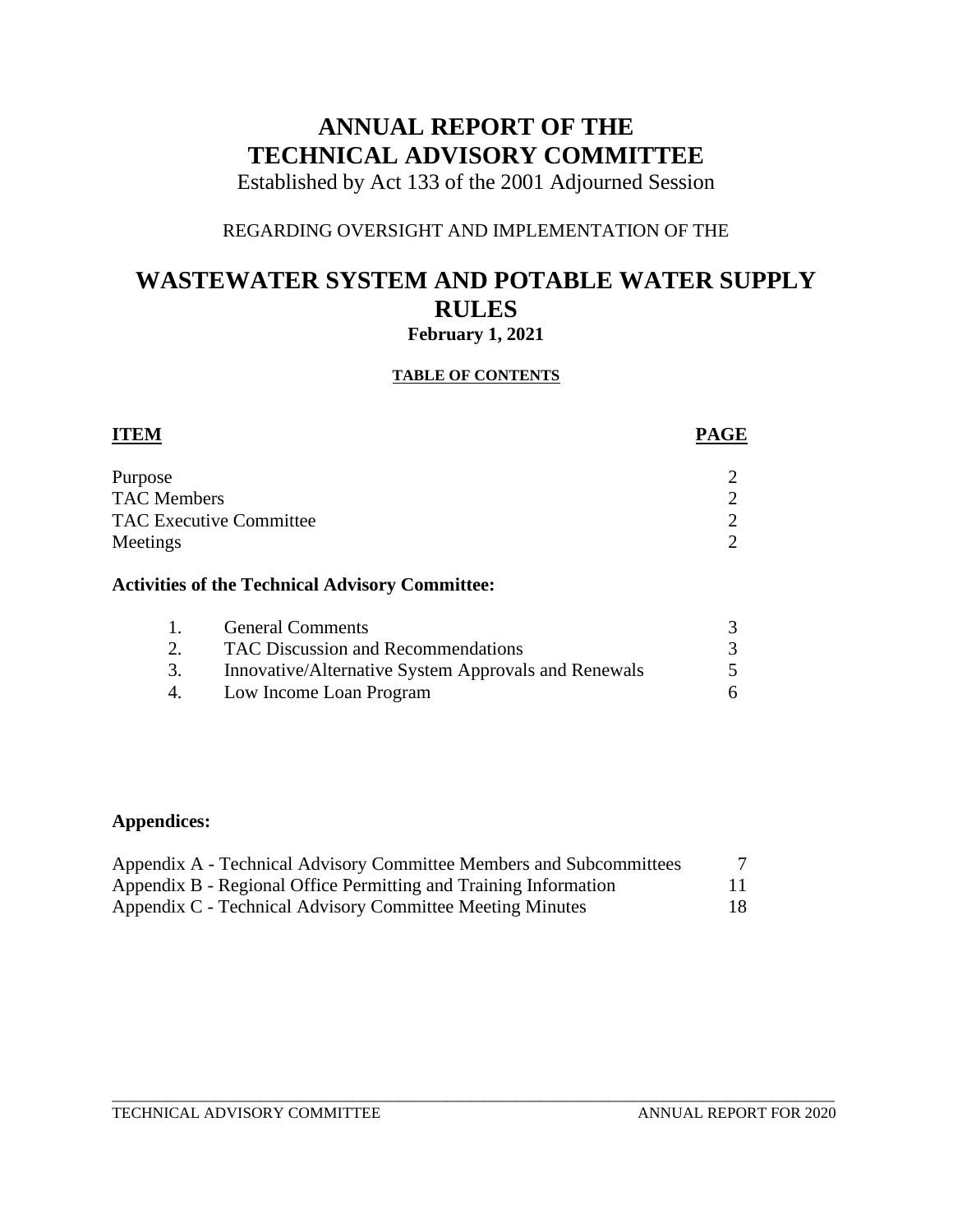## **Annual Report of the Technical Advisory Committee**

### **Purpose:**

The Technical Advisory Committee was created by Act 133 of the 2001 Adjourned Session of the Legislature and incorporated into the Vermont Statutes as Chapter 64, Section 1978(e)(2) which appears as:

*The secretary shall seek advice from a technical advisory committee in carrying out the mandate of this subdivision. The governor shall appoint the members of the committee and ensure that there is at least one representative of the following entities on the committee: professional engineers, site technicians, well drillers, hydrogeologists, town officials with jurisdiction over potable water supplies and wastewater systems, water quality specialists, technical staff of the agency of natural resources, and technical staff of the department of health. Administrative support for the advisory committee shall be provided by the secretary of the agency of natural resources.*

Section 1978(e)(3) required the preparation and submission to the legislature of an annual report on several topics: the implementation of this Chapter and the rules adopted under this Chapter; the number and type of alternative or innovative systems approved for general use, approved for use as a pilot project, and approved for experimental use; the functional status of alternative or innovative systems approved for use as a pilot project or approved for experimental use; the number of permit applications received during the preceding calendar year; and the number of permit applications denied in the preceding calendar year, together with a summary of the denial. This report is a summary of the work by the Technical Advisory Committee and the recommendations made by the Committee during 2020.

### **Technical Advisory Committee Members:**

Members of the Technical Advisory Committee are recommended by the Secretary of the Agency of Natural Resources and appointed by the Governor. The full list of Technical Advisory Committee Members, and their contact information, is attached as Appendix A.

### **Executive Committee and Subcommittees:**

The TAC has an Executive Committee with three members and two alternates that are available to answer questions or provide testimony to the Agency or the Legislature.

## **Meetings:**

Three meetings were held by the TAC in 2020. The meeting on March 10, 2020 was held in person at the Essex Junction Regional Office with 12 members present. The meetings on May 19, 2020 and on October 20, 2020 were held by video conference with 12 members and 9 members participating.

The full minutes of each meeting are attached as Appendix C and are available on-line at <http://wastewater.vt.gov/wastewaterdisposaltac.htm> under the heading "Technical Advisory Committee."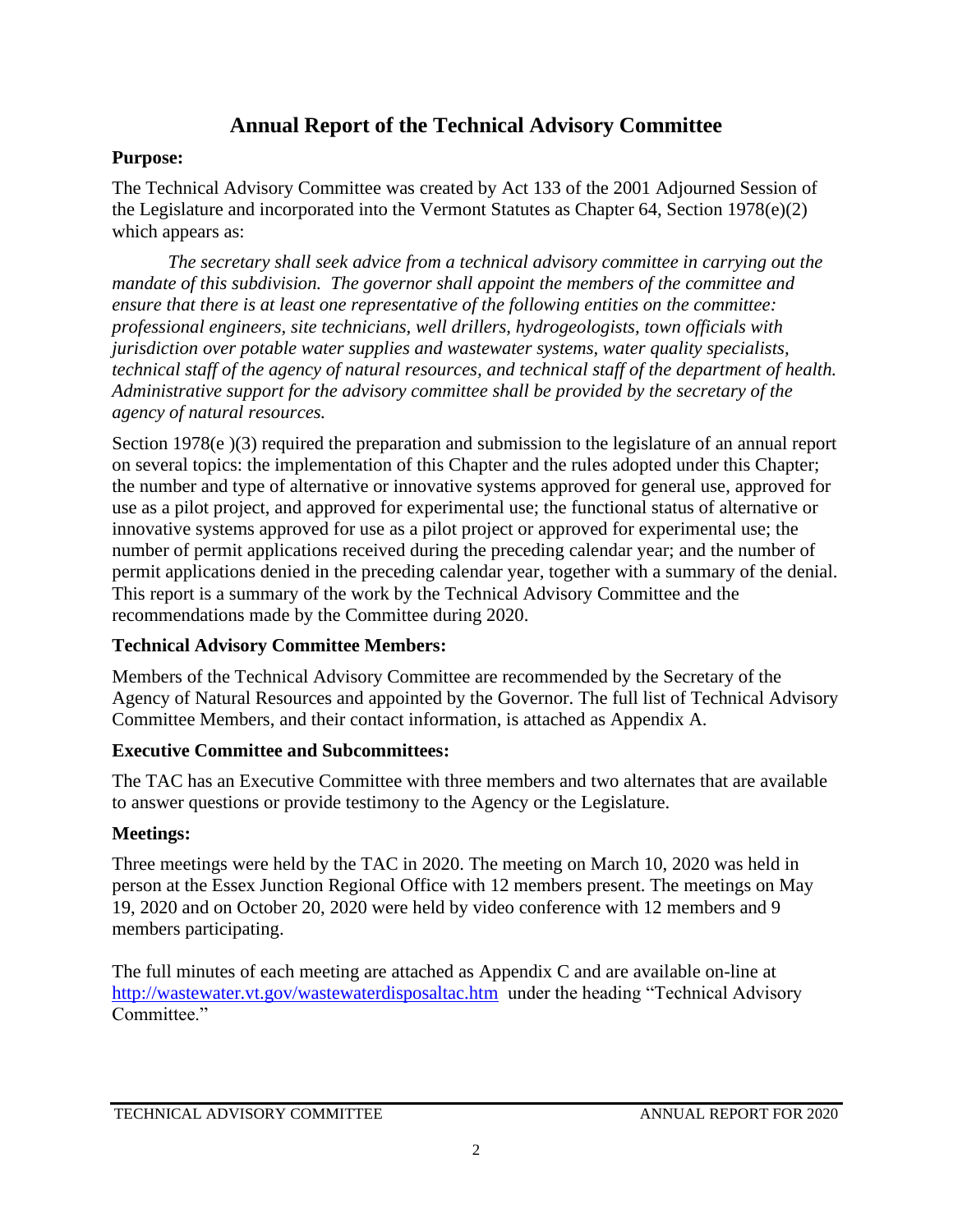#### **Activities of the Technical Advisory Committee (TAC):**

#### **1. General Comments:**

There were two main areas of discussion in 2020. The Department of Environmental Conservation (DEC) proposed revisions to the Wastewater System and Potable Water Supply Rules (Rules) that had been adopted on April 12, 2019. The proposed changes were minor technical revisions or revisions to add clarity to various sections of the Rules based on feedback from users of the Rules since the adoption in 2019. In addition, the TAC also reviewed proposals to add new Innovative/Alternative systems to the list of approved systems. Some specific points are presented below, and more details are included in the minutes of TAC meetings.

#### **2. Discussion and Recommendations**

**A.** Percolation Tests:

The Rules allow both a soil identification method and a percolation test method as the basis of sizing leachfields. The use of the percolation test results can only result in an increase in the size of the leachfield in comparison to the soil identification method. Because the soil identification method only results in a minimum size leachfield that can be permitted, a designer may always specify a larger leachfield. Therefore, the TAC recommended removing the sections related to percolation testing and the DEC agreed.

**B.** Mound Sand Specifications:

The Rules allow use of sand that meets one of three particle size specification for mound system construction. These specifications have been in use since 1996. The TAC discussed whether one of the specifications allowed for too much coarse material. There is no evidence that systems have been constructed with material that complied with the Rules which failed to work satisfactorily. The DEC recommended leaving the specifications as is until a more detailed review is performed, and the TAC agreed.

**C.** Use of Soil Testing Performed Prior to Adoption of Current Rules:

The Rules allow new applications to be based on soil testing done before the current Rules were adopted. The DEC and the TAC are concerned that the current Rules are based on more accurate and detailed soil analysis than was required in the past. The DEC proposed that a requirement be added for when soil testing completed prior to January 1, 2007 is used for a new application. The proposed language requires that at least one new soil excavation be completed to confirm the older information and states that additional excavations may be required based on site specific conditions.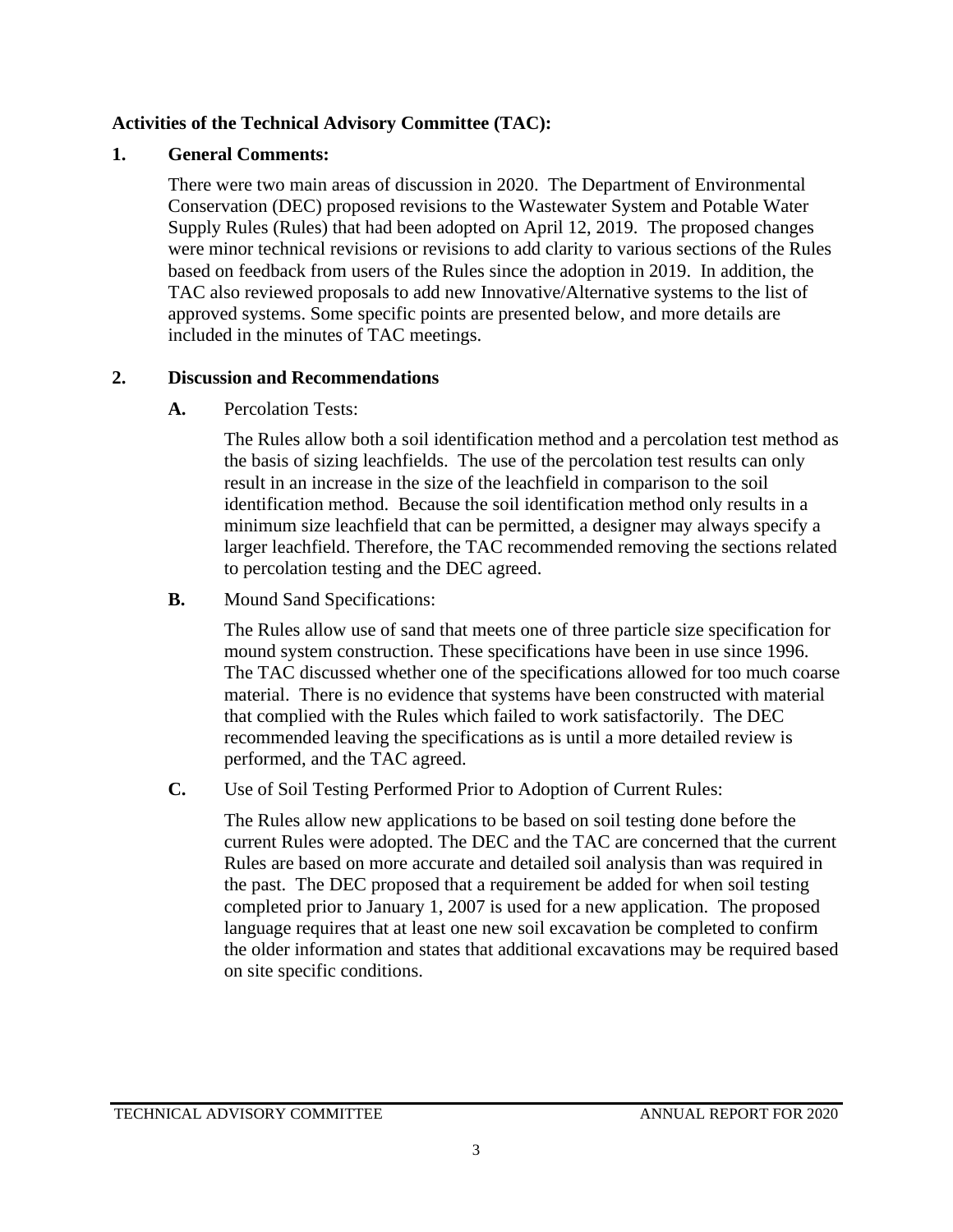D. Composting Toilets:

The TAC recommended, and the DEC agreed, that installation of a composting toilet in a single-family residence should not require a permit if the toilet does not depend on the discharge of any liquid. This change would not eliminate any other requirements related to water supply or wastewater disposal. The disposal of the contents of the composting toilet would be subject to the requirements in the Rules.

E. Indirect Discharge Rules:

The TAC was briefed on the work of updating the Indirect Discharge Rules. Some changes will be made to cover agricultural discharges, such as dairy wastewater, that are not covered under Accepted Agricultural Practice regulation administered by the Department of Agriculture. Also updated will be language related to separate, but closely placed, systems that in total discharge 6,500 GPD or more. When the systems function hydraulically as one unit, they will be subject to the Indirect Discharge Rules. The TAC recommended that high strength wastewater disposal systems continue to be subject to the Rules unless they discharge 6,500 GPD or more.

F. Off Grid/Tiny Homes:

The DEC asked for comments on how to respond to the construction of off grid and tiny homes. In some cases, these contain the same water and wastewater fixtures and would be regulated the same as any other single-family residence, other than possibly allowing for a one-bedroom design instead of the minimum two-bedroom design under the Rules. Also discussed was whether a permit should be granted for a residence that does not have piped water or wastewater systems. Various options were discussed including allowing for reductions in design flow or options for non-piped water and wastewater systems. Any agreement to reductions in requirements could be placed in the property deeds to ensure that owners would be on notice and held accountable for compliance. The permit might also require that an area for future water and wastewater system be designed and approved so that future owners will have the option to install conventional systems in the future. DEC will look at other state's response to this question.

**G.** Innovative/Alternative Systems:

DEC asked for comments about several Innovative/Alternative systems. The applications ranged from changes in treatment media, to requests for approval to treat high-strength wastewater, to a proposal for single-family residential use of techniques currently in use with large wastewater flows. The TAC was supportive of all the proposals with recommendations of general use, pilot use, or experimental use depending on the available data and history of use. Approving more systems to treat high-strength wastewater is helpful, though systems with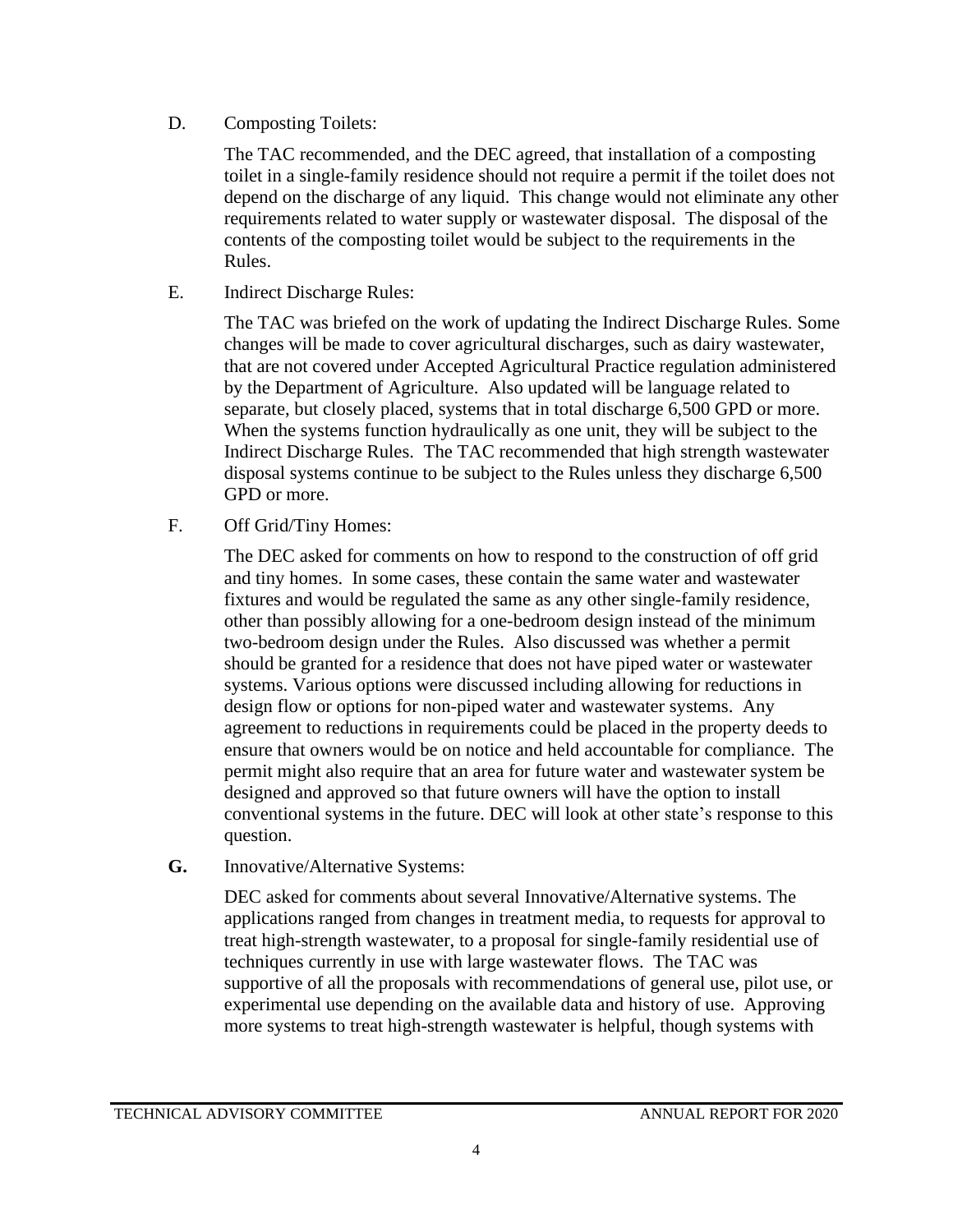extremely high strength wastewater will continue to need careful review and case specific approval. There is more detailed discussion about each of the systems in the attached minutes.

Vermont now has many Innovative/Alternative systems approved that offer applicants several choices for most sites. The DEC is continuing to work with the vendors of the various products to ensure there is an adequate supply of approved installers and maintenance providers.

For the full list of systems and products available for use in Vermont, including those approved, those accepted as equivalent to what is permitted in the Rules, or accepted for use with an approval letter refer to the DEC website: [https://dec.vermont.gov/water/programs/ww-systems/innovative](https://dec.vermont.gov/water/programs/ww-systems/innovative-alternative/approved-systems)[alternative/approved-systems](https://dec.vermont.gov/water/programs/ww-systems/innovative-alternative/approved-systems)

#### **Innovative/Alternative Systems:**

During 2020, the DEC approved the following new Innovative/Alternative Technologies.

| <b>Approval Type</b>                            | Company                        | <b>Technology</b>             | <b>Technology Type</b>            | <b>Expiration Date</b> |
|-------------------------------------------------|--------------------------------|-------------------------------|-----------------------------------|------------------------|
| General I/A<br>Treatment                        | Anua                           | PuraSys SBR                   | Nitrogen reduction                | May 1, 2022            |
| General I/A<br>Treatment                        | Anua                           | <b>BioCoir</b>                | Coco fiber biofilter              | May 1, 2022            |
| General I/A<br>Treatment                        | Anua                           | AeroCell                      | Artificial media<br>biofilter     | May 1, 2022            |
| General I/A<br>Dispersal                        | Eljen Corporation              | <b>GSF</b>                    | Gravelless<br>distribution        | May 1, 2022            |
| General I/A<br>Dispersal                        | GeoMatrix, LLC                 | <b>GeoMat Flat</b>            | <b>Gravelless</b><br>distribution | May 1, 2022            |
| Pilot I/A High-<br>Strength<br><b>Treatment</b> | <b>BioGill</b>                 | <b>BioGill</b>                | Fixed film<br>biofilter           | May 1, 2022            |
| Pilot I/A<br><b>Treatment</b>                   | <b>Busse</b>                   | <b>Busse</b>                  | Fixed film<br>biofilter           | May 1, 2022            |
| Pilot I/A<br>Treatment                          | <b>Rich Earth</b><br>Institute | <b>Rich Earth</b>             | Plumbed urine<br>diversion        | May 1, 2022            |
| Pilot I/A<br>Treatment                          | <b>Rich Earth</b><br>Institute | <b>Rich Earth</b>             | Non-plumbed urine<br>diversion    | May 1, 2023            |
| Experimental I/A<br><b>Treatment</b>            | SeptiTech                      | Vernon Hall                   | High-strength<br>treatment        | March 19, 2021         |
| Pilot I/A High-<br>Strength<br>Treatment        | Hydro-Action                   | Hydro-Action<br>High-Strength | High-strength<br>treatment        | May 1, 2022            |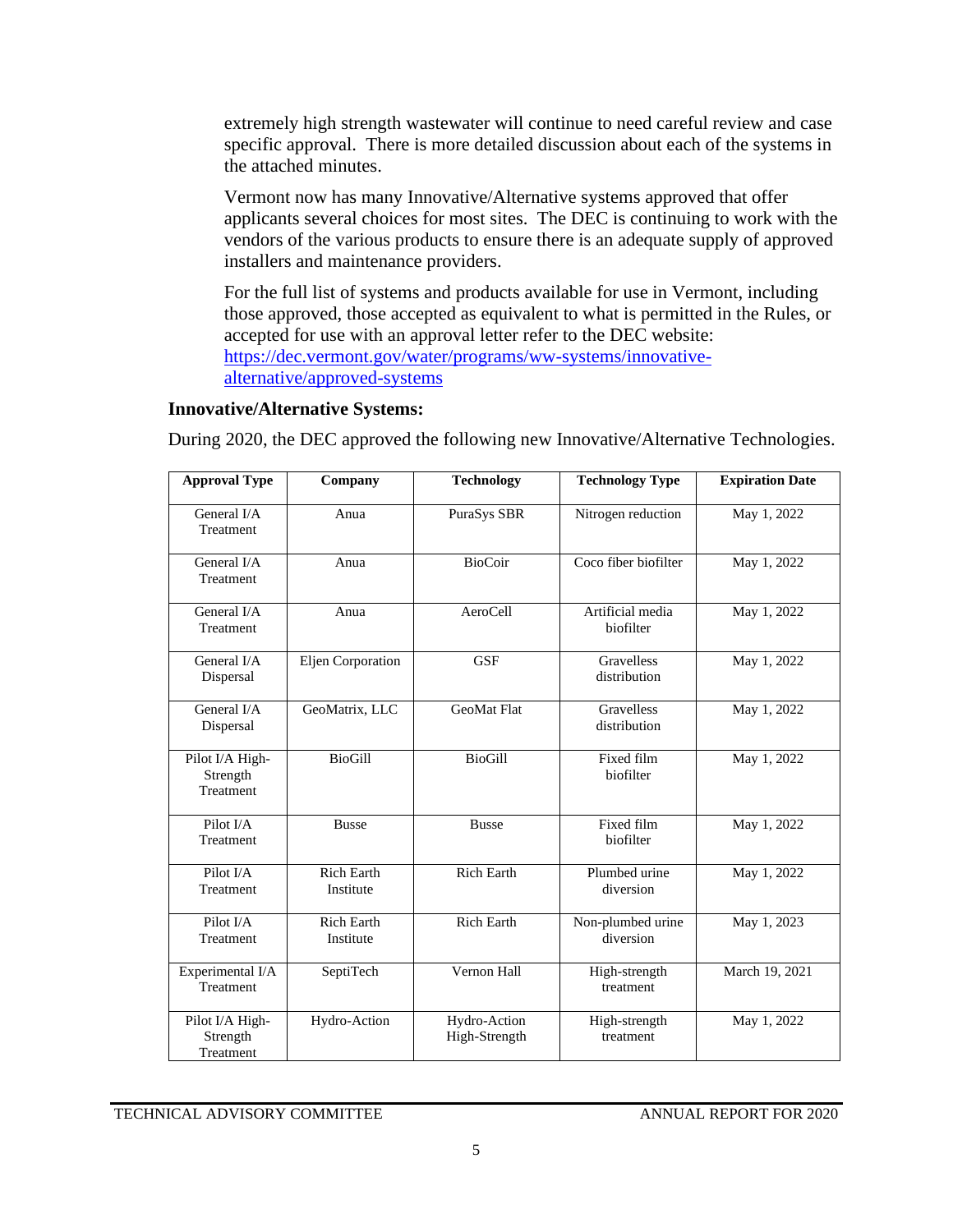| <b>Approval Type</b>                 | Company                                       | <b>Technology</b>                     | <b>Expiration Date</b> |
|--------------------------------------|-----------------------------------------------|---------------------------------------|------------------------|
| General I/A Treatment                | Orenco Systems, Inc.                          | AdvanTEX and<br>$AX-Max$              | May 1, 2022            |
| General I/A Treatment                | Bio-Microbics, Inc.                           | MicroFAST and<br>RetroFAST            | May 1, 2022            |
| General I/A Treatment                | Bio-Microbics, Inc.                           | Lixor                                 | May 1, 2022            |
| General I/A Treatment                | Jet, Inc.                                     | Jet                                   | May 1, 2021            |
| General I/A Treatment                | Norweco, Inc.                                 | Singulair Series and<br>Hydro-Kinetic | May 1, 2022            |
| General I/A Treatment                | Anua                                          | Puraflo                               | May 1, 2022            |
| General I/A Treatment                | <b>Advanced Onsite</b><br>Solutions, LLC      | The Clean Solution                    | May 1, 2022            |
| General I/A Dispersal                | Eljen Corporation                             | Mantis                                | May 1, 2022            |
| General I/A Dispersal                | <b>Infiltrator Water</b><br>Technologies, LLC | <b>ARC Series Chambers</b>            | May 1, 2022            |
| General I/A Dispersal                | Oakson                                        | Perc-Rite                             | May 1, 2022            |
| Pilot I/A High-Strength<br>Treatment | Bio-Microbics, Inc.                           | <b>HighStrength Fast</b>              | May 1, 2022            |
| Pilot I/A High-Strength<br>Treatment | Aqua Test, Inc.                               | The Nibbler                           | May 1, 2022            |

#### I/A Approvals were renewed in 2020 for the following Innovative/Alternative Technologies

## **Low Income Loan Program**

During calendar year 2020 the On-Site Loan Program made seven loan awards for a total of \$140,353 in new loan commitments. Three the seven loans were for replacement of failed water systems; the other four loans were for replacement of failed wastewater systems. The program has partnered with the Opportunities Credit Union to underwrite and service the loans made under this program.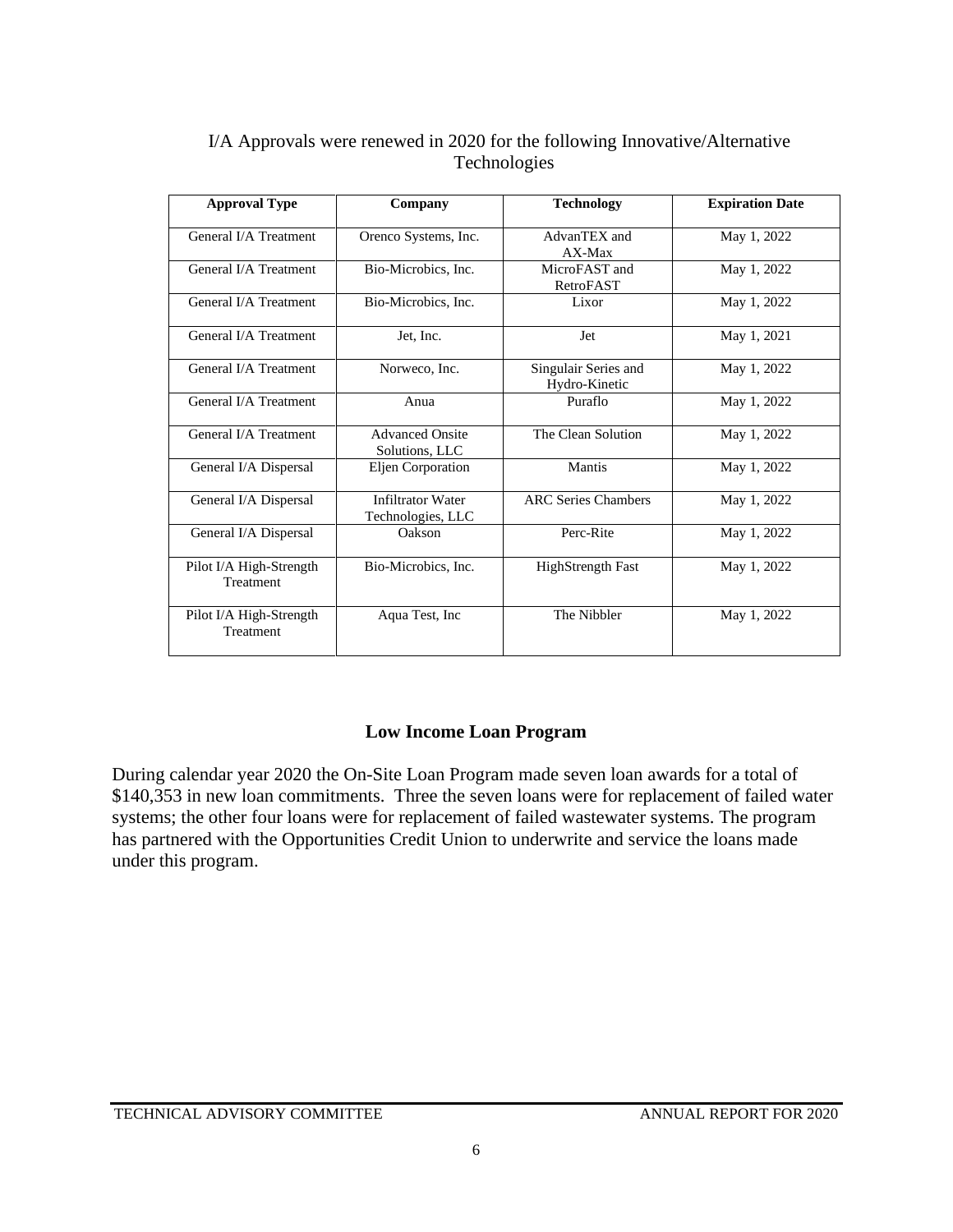#### **APPENDIX A**

#### **Technical Advisory Committee Members as of December 1, 2020**

Mark Bannon, P.E., Licensed Designer, AICP Bannon Engineering P.O. Box 171 Randolph, VT 05060 802-728-6500 [mark@bannonengineering.com](mailto:mark@bannonengineering.com)

John Beauchamp, MWS, CI Master Water Specialist Vermont Water Inc. 980 Colby Hill Lincoln, VT 05443 800-639-7038 [john@vermontwater.com](mailto:john@vermontwater.com)

Grahame Bradley, PhD Hydrogeologist and Soil Geologist Department of Environmental Conservation Drinking Water and Groundwater Protection Division One National Life Drive, Davis 4 Montpelier, VT 05620-3521 802-622-4129 [grahame.bradley@vermont.gov](mailto:grahame.bradley@vermont.gov)

Claude Chevalier, Licensed Well Driller Chevalier Drilling Company, Inc. P.O. Box 164 Highgate Springs, VT 05460 802-868-7709 [chevalierdrilling@comcast.net](mailto:chevalierdrilling@comcast.net)

Ernie Christianson, Regional Office Programs Manager Department of Environmental Conservation Drinking Water and Groundwater Protection Division One National Life Drive, Davis 4 Montpelier, VT 05620-3521 802-585-4884 [ernest.christianson@vermont.gov](mailto:ernest.christianson@vermont.gov)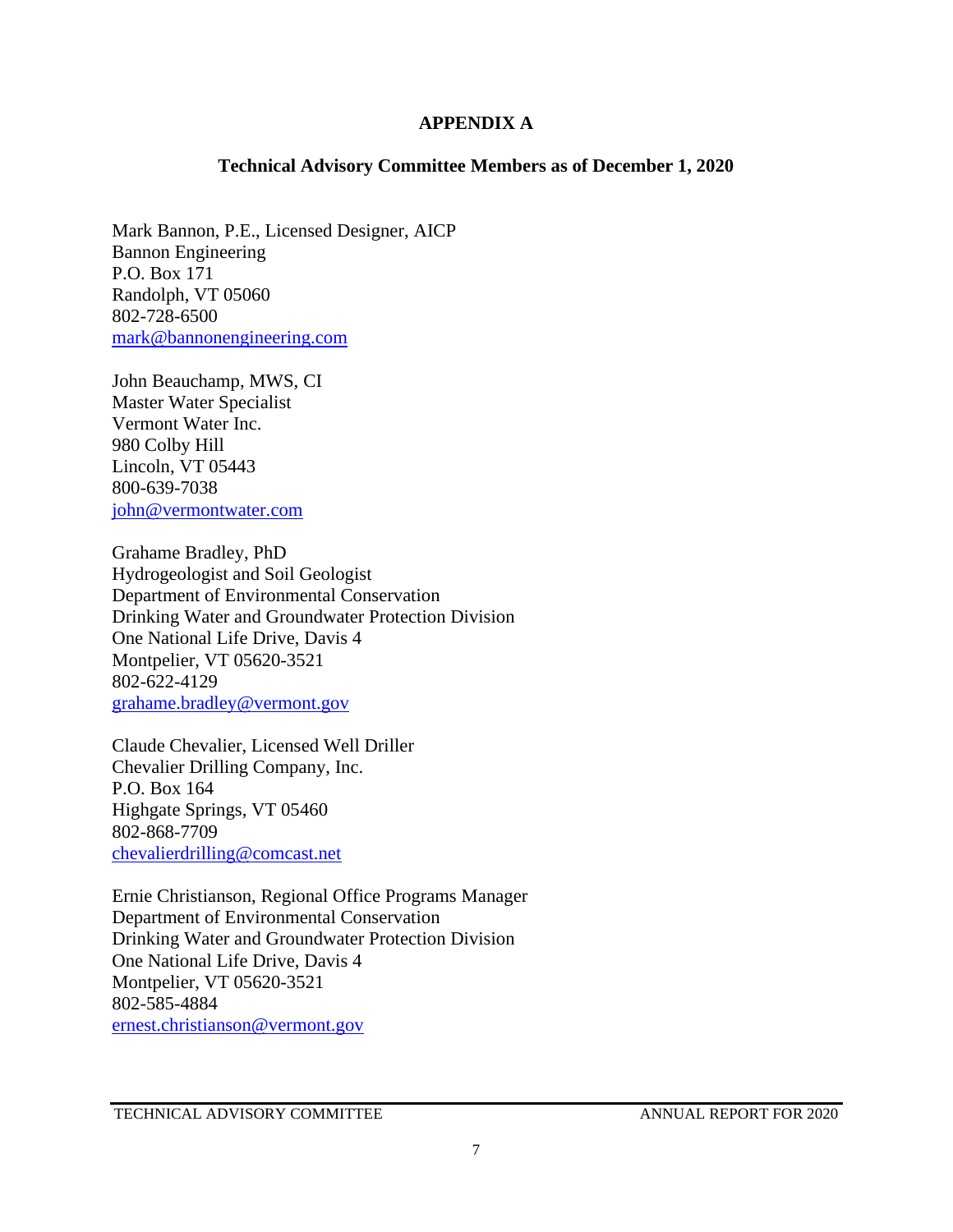Mary Clark, Environmental Analyst Department of Environmental Conservation Indirect Discharge and UIC Program Manager One National Life Drive, Davis 4 Montpelier, VT 05620-3521 802-585-4890 [mary.clark@vermont.gov](mailto:mary.clark@vermont.gov)

Craig Heindel, CPG Senior Hydrogeologist Waite-Heindel Environmental Management 7 Kilburn St., Suite 301 Burlington, VT 05401 802-860-9400 [cheindel@gmavt.net](mailto:cheindel@gmavt.net)

Craig Jewett, P.E., Professional Engineer Senior Project Engineer Otter Creek Engineering, Inc. 110 Merchant's Row 4<sup>th</sup> Floor, Suite 15 Rutland, VT 05701 (P)802-747-3080 x 216 (C)802-291-4480 [jewett@ottercrk.com](mailto:jewett@ottercrk.com)

Sille Larsen Senior Water Resources Engineer Division of Environmental Health Vermont Department of Health P.O. Box 70 108 Cherry Street Burlington, Vermont 05402-0070 802-863-7233 [sille.larsen@vermont.gov](mailto:sille.larsen@vermont.gov)

Gunner McCain, Licensed Designer McCain Consulting, Inc. 93 South Main Street, Suite 1 Waterbury, VT 05676 802-244-5093 [gunner@mccainconsulting.com](mailto:gunner@mccainconsulting.com)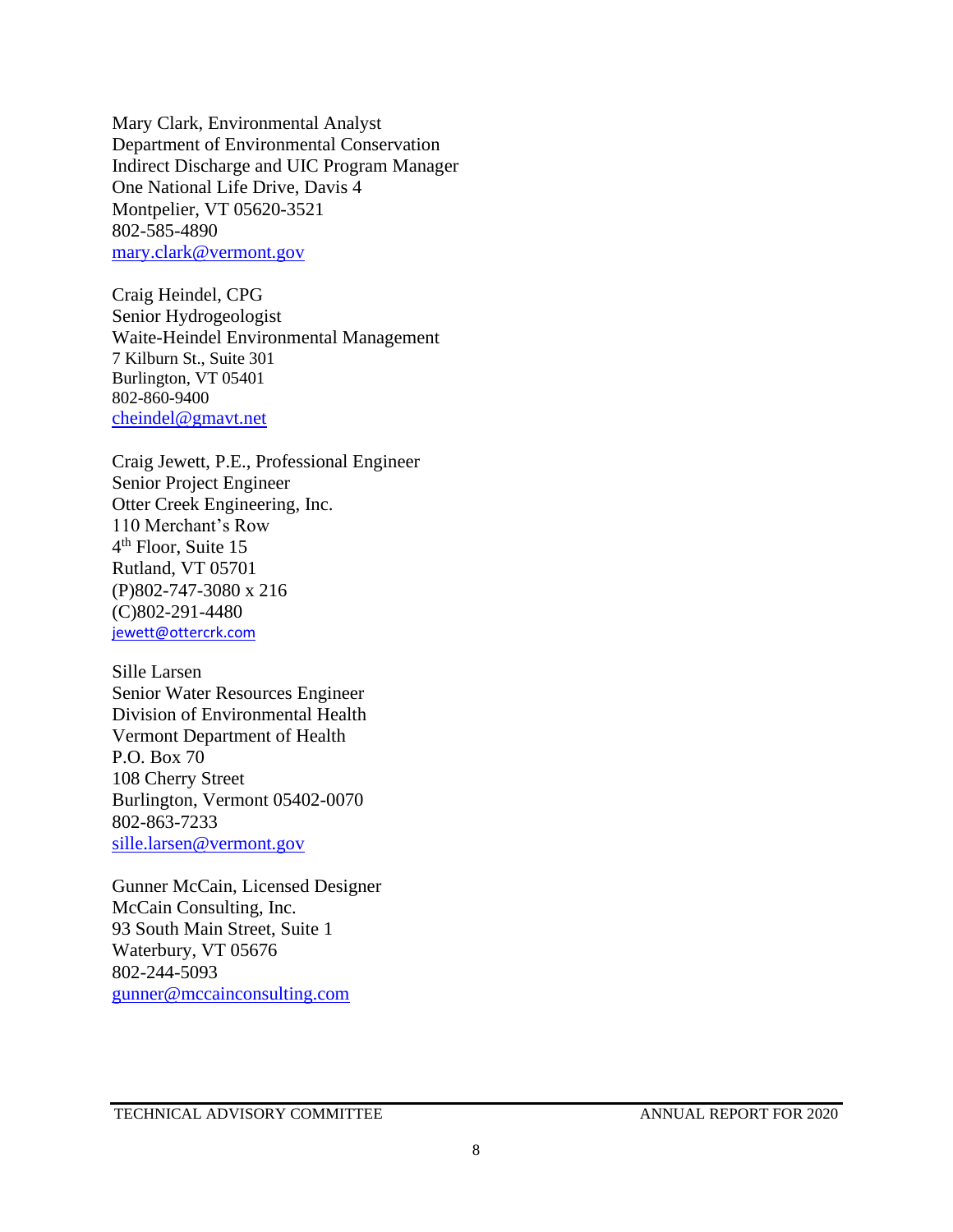Rodney Pingree, Section Chief Drinking Water and Groundwater Protection Division Department of Environmental Conservation One National Life Drive, Davis 4 Montpelier, VT 05620-3521 802-585-4912 [rodney.pingree@vermont.gov](mailto:rodney.pingree@vermont.gov)

Stephen Revell, CPG Lincoln Applied Geology, Inc. 163 Revell Road Lincoln, VT 05443 802-453-4384 [srevell@lagvt.com](mailto:srevell@lagvt.com)

Scott Stewart, Hydrogeologist Drinking Water and Groundwater Protection Division Department of Environmental Conservation One National Life Drive, Davis 4 Montpelier, VT 05620-3521 802-585-4910 [scott.stewart@v](mailto:scott.stewart@)ermont.gov

Denise Johnson-Terk, Licensed Designer, Town Official 781 Blakely Road Colchester, VT 05446 802-264-5601 [dterk@colchestervt.gov](mailto:dterk@colchestervt.gov)

Roger Thompson, Licensed Designer 720 Vermont Route 12 Hartland, VT 05048 802-457-3898 [roger1.1@comcast.net](mailto:roger1.1@comcast.net)

Ken White, Licensed Well Driller Valley Artesian Well Co., Inc. P.O. Box 203 Ascutney, VT 05030 [Kwhite.vaw@gmail.com](mailto:Kwhite.vaw@gmail.com)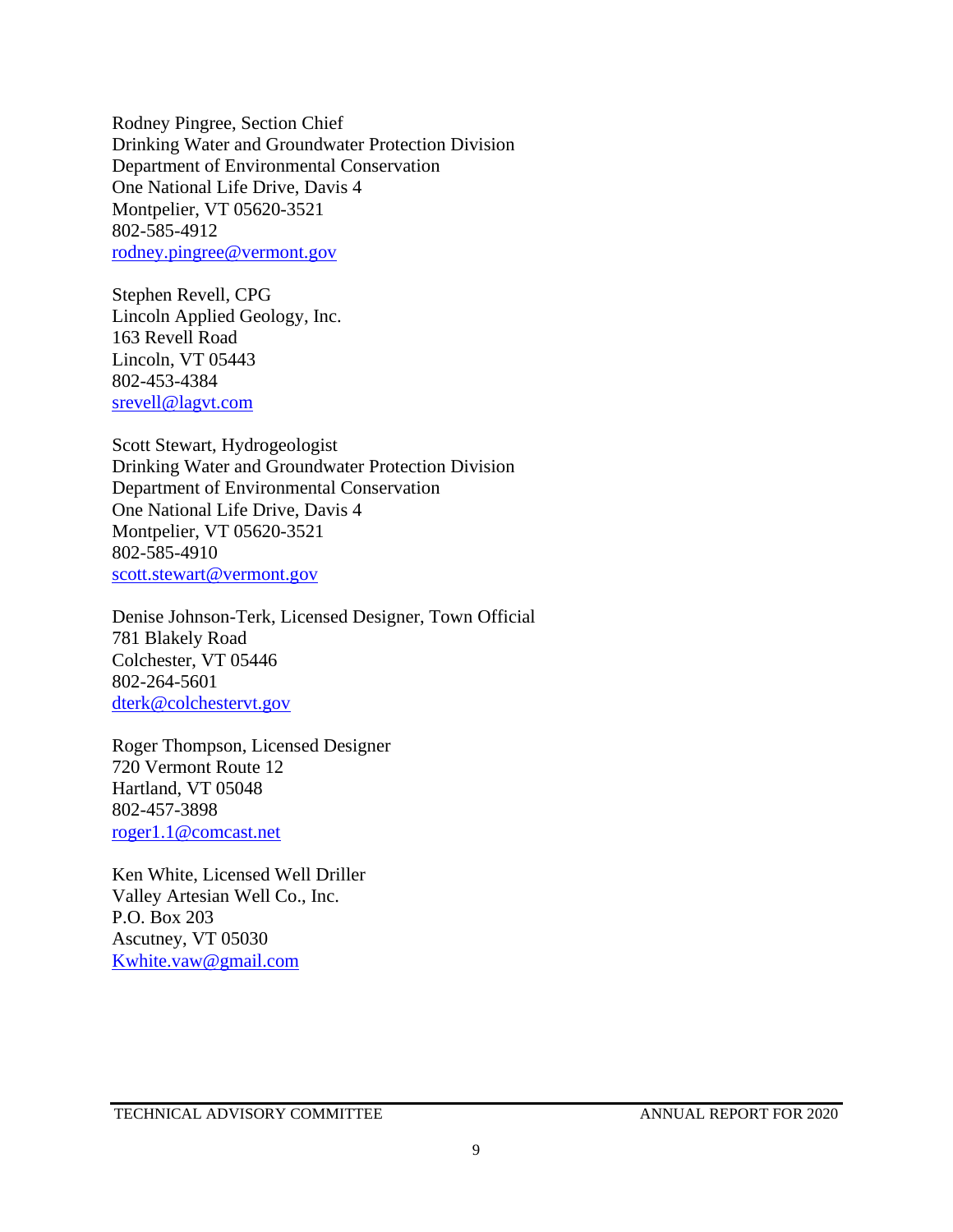Justin Willis, Licensed Designer Willis Design Associates, Inc. P.O. Box 1001 Jericho, VT 05465-1001 802-858-9228 [willisdesignvt@gmail.c](mailto:willisdesignvt@gmail.)om

Sheri B. Young, Licensed Designer and Certified Professional Soil Scientist Annelid Environmental Services PLLC PO Box 162 Orwell, VT 05760 802-948-2800 [sbyoung@annelidenvironmental.com](mailto:sbyoung@annelidenvironmental.com)

#### **Executive Committee**

Steve Revell, Ernest Christianson, Roger Thompson

Alternates –Claude Chevalier, Craig Heindel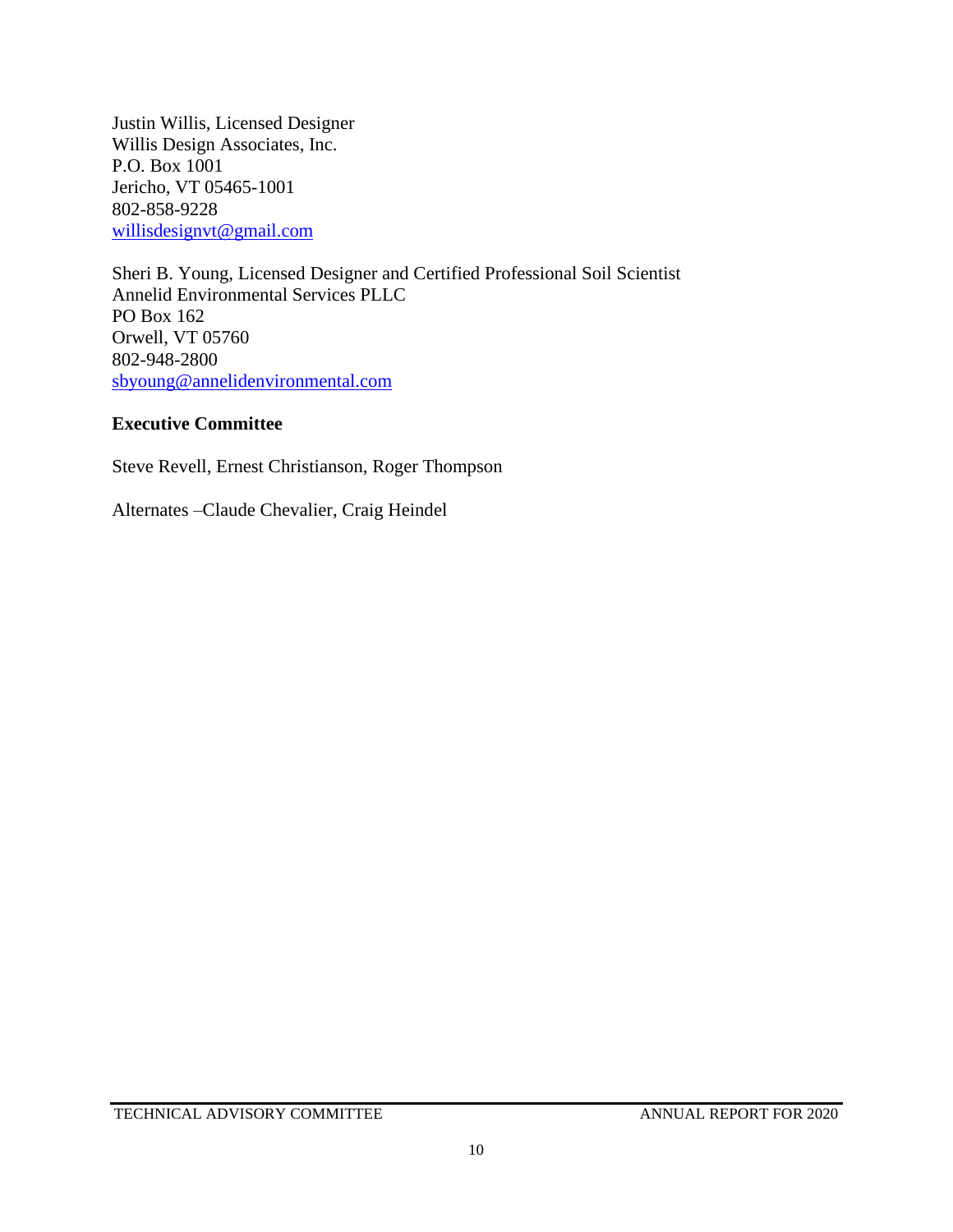#### **Appendix B**

### **Compliance with Performance Standards for Regional Office Permits**

|       | $#$ of<br>Permits Issued | # of Permits<br><b>Meeting PEP</b> | % of Permits<br><b>Meeting PEP</b> | Average<br><b>DEC</b> Days |
|-------|--------------------------|------------------------------------|------------------------------------|----------------------------|
|       |                          | <b>Standards</b>                   | <b>Standards</b>                   |                            |
| 2007  | 3746                     | 3691                               | 98.5%                              | 16.8                       |
| 2008  | 3435                     | 3418                               | 99.5%                              | 12.3                       |
| 2009  | 2691                     | 2672                               | 99.3%                              | 11.8                       |
| 2010  | 2621                     | 2600                               | 99.2%                              | 11.9                       |
| 2011  | 2289                     | 2279                               | 99.6%                              | 13.2                       |
| 2012  | 2472                     | 2444                               | 98.9%                              | 12.7                       |
| 2013  | 2449                     | 2400                               | 98.0%                              | 14.0                       |
| 2014  | 2503                     | 2417                               | 98.4%                              | 12.6                       |
| 2015  | 2367                     | 2299                               | 97.1%                              | 11.8                       |
| 2016  | 2647                     | 2491                               | 94.1%                              | 16.2                       |
| 2017  | 2253                     | 2128                               | 94.4%                              | 16.7                       |
| 2018  | 2527                     | 2318                               | 91.7%                              | 15                         |
| 2019* | 2292                     | 2110                               | 84.0%                              | 22.2                       |
| 2020  | 2461                     | 2344                               | 95%                                | 16.2                       |

**Issued During Calendar Years from 2007-2020**

Note: The performance standard for DEC days is 30 days for one-lot subdivisions and projects with a design flow of 500 GPD or less. The performance standard for other projects is 45 days.

\* The Program had 2 technical people retire in two offices at the end of 2018 which affected the ability to meet PEP standards and increased the Average DEC Days, particularly for the first 6 months of 2019.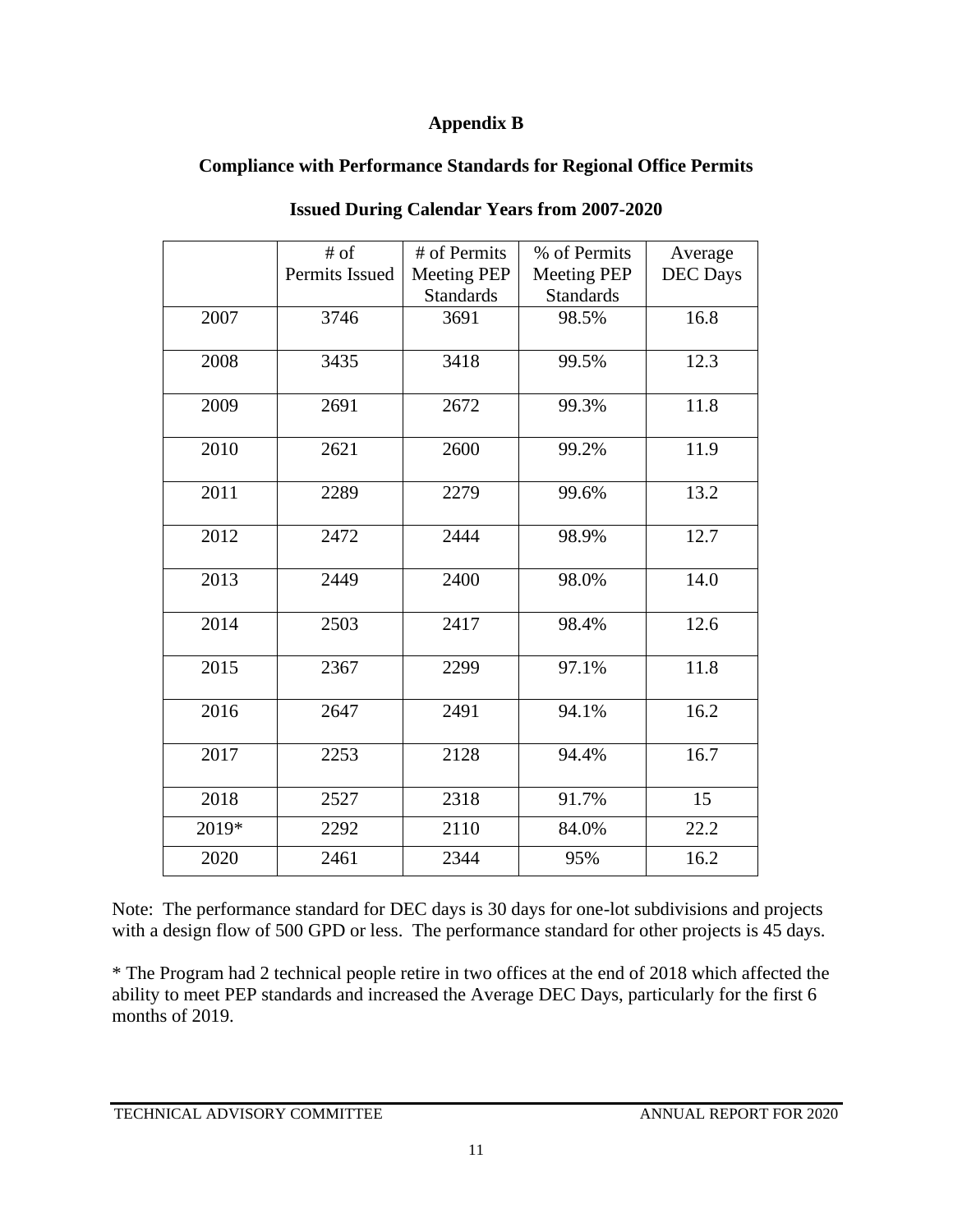| Year | <b>Applications Submitted</b><br>to Repair Failed<br><b>Wastewater Systems</b> |
|------|--------------------------------------------------------------------------------|
| 2007 | 330                                                                            |
| 2008 | 507                                                                            |
| 2009 | 503                                                                            |
| 2010 | 495                                                                            |
| 2011 | 471                                                                            |
| 2012 | 432                                                                            |
| 2013 | 435                                                                            |
| 2014 | 473                                                                            |
| 2015 | 446                                                                            |
| 2016 | 528                                                                            |
| 2017 | 490                                                                            |
| 2018 | 497                                                                            |
| 2019 | 512                                                                            |
| 2020 | 687                                                                            |

### **Failed Wastewater System Permit Information**

#### **Permit Information for 2020**

| <b>Permits Issued to</b><br><b>Repair Failed</b><br>Wastewater<br><b>Systems</b> | <b>Applications</b><br><b>Denied</b> | <b>Number of Installation</b><br><b>Certifications for</b><br>replacement of failed<br>wastewater systems due in<br>2020 | <b>Received installation</b><br>certifications for<br>replacement of failed<br>wastewater systems due in<br>2020 |
|----------------------------------------------------------------------------------|--------------------------------------|--------------------------------------------------------------------------------------------------------------------------|------------------------------------------------------------------------------------------------------------------|
| 665                                                                              | $1*$                                 | 704                                                                                                                      | $576**$                                                                                                          |

\* Reasons for denials:

Denials are issued for applications that are incomplete or fail to demonstrate compliance with the Wastewater System and Potable Water Supply Rules when submitted.

\*\* See following graph.

TECHNICAL ADVISORY COMMITTEE ANNUAL REPORT FOR 2020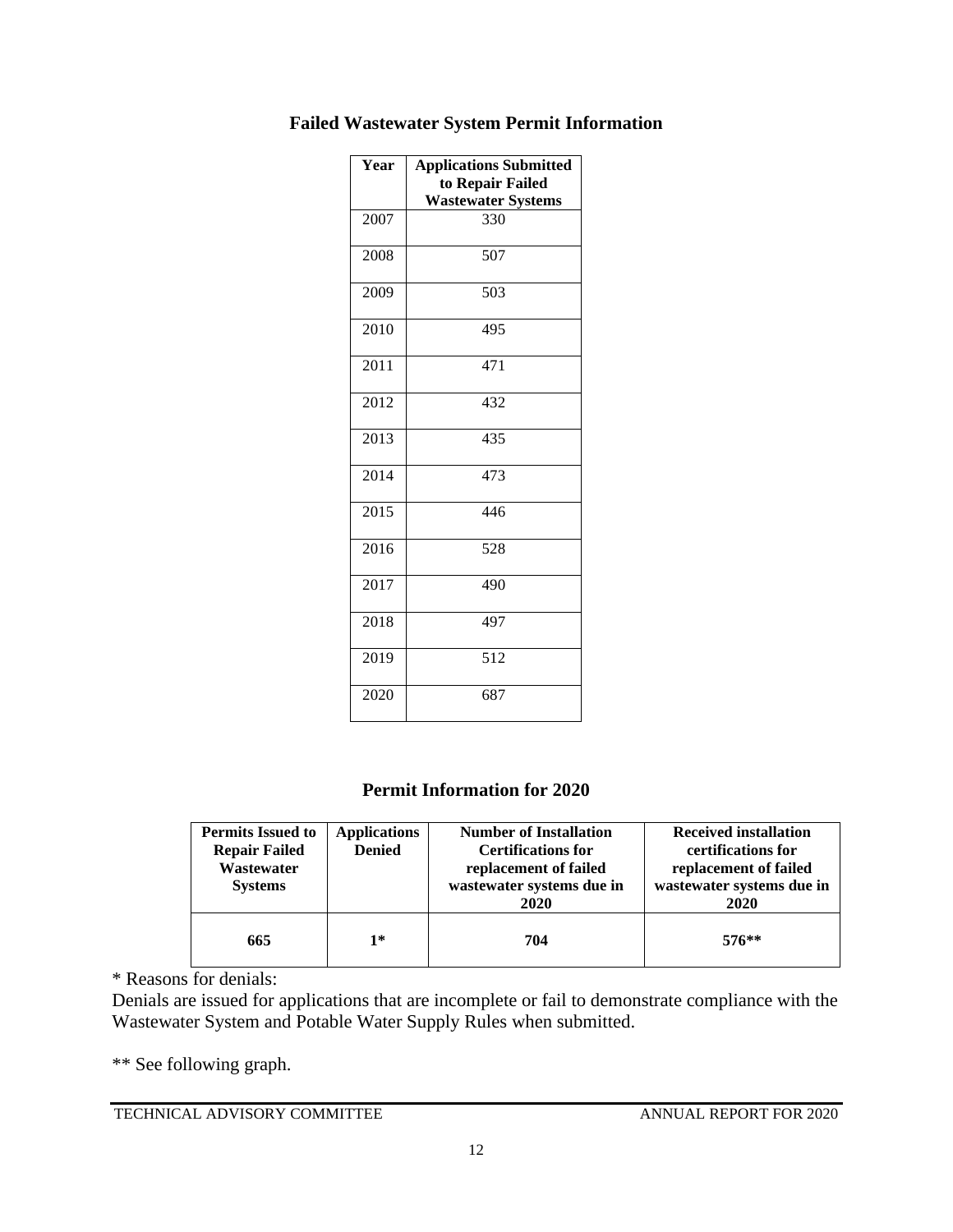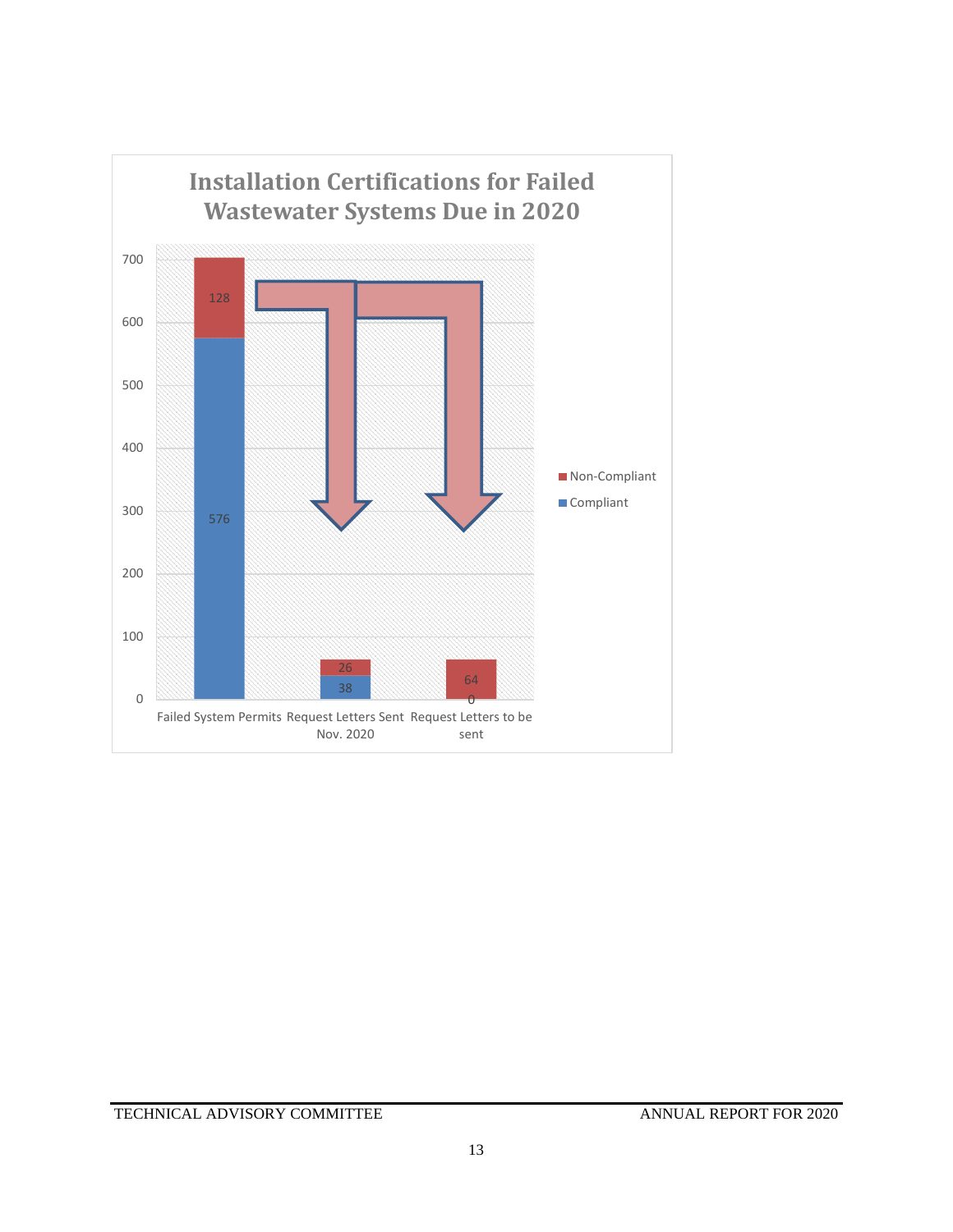

### **Failed Wastewater Systems Compliance Initiative**

In 2020 the program has been able to further enhance the capability of the Water and Wastewater Tracking System (WWTS) by creating online forms for designers to submit for their installation certifications electronically, which allows for the automatic transfer of information to the WWTS. These forms have greatly reduced the time associated with tracking compliance and making the certification information available to the public. The advent of these forms has also removed the need for the Regional Office staff to track and confirm compliance with failed system installations, because all installation certifications are now directed to the compliance staff at the Central Office.

The Central Office is also in the process of completing electronic forms for the online submission of all Innovative/Alternative compliance inspections. As with the installation certifications, these forms will automatically populate the WWTS with ongoing inspection dates that will allow the compliance section to run reports to determine who is not submitting their annual inspections reports.

The other aspect of these enhancements to the WWTS will be the automatic generation of letters to the landowners who are not in compliance with their permits. This automatic letter creation is a great time savings for the staff by reducing their time in having to look at each permit file to find addresses and specific permit conditions.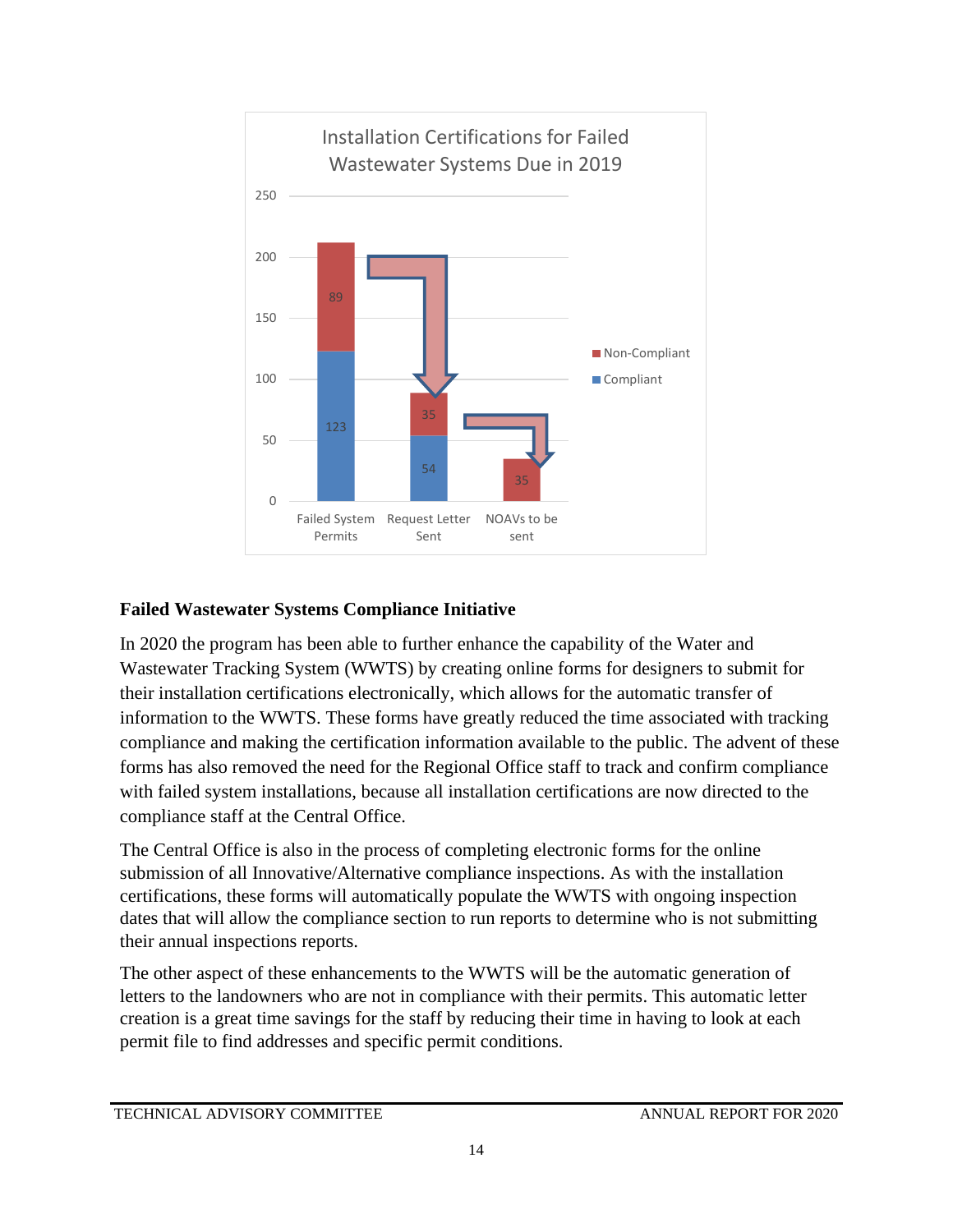| Year         | <b>Overall Number of I/A</b><br><b>Systems Permitted</b> |
|--------------|----------------------------------------------------------|
| 2007         | 137                                                      |
| 2008         | 796                                                      |
| 2009         | 538                                                      |
| 2010         | 457                                                      |
| 2011         | 424                                                      |
| 2012         | 513                                                      |
| 2013         | 521                                                      |
| 2014         | 612                                                      |
| 2015         | 594                                                      |
| 2016         | 526                                                      |
| 2017         | 545                                                      |
| 2018         | 561                                                      |
| 2019         | 536                                                      |
| 2020         | 735                                                      |
| <b>Total</b> | 7,495                                                    |

## **Innovative/Alternative (I/A) Wastewater System Summary 2007 to 2020**

## **Innovative/Alternative (I/A) System Inspection Reports Received**

## **An Approved System Requires an Inspection Each Year**

| Year | <b>I/A Reports Received</b> |
|------|-----------------------------|
| 2012 | 52                          |
| 2013 | 693                         |
| 2014 | 891                         |
| 2015 | 914                         |
| 2016 | 960                         |
| 2017 | 1040                        |
| 2018 | 1037                        |
| 2019 | 1013                        |
| 2020 | 1351                        |

TECHNICAL ADVISORY COMMITTEE ANNUAL REPORT FOR 2020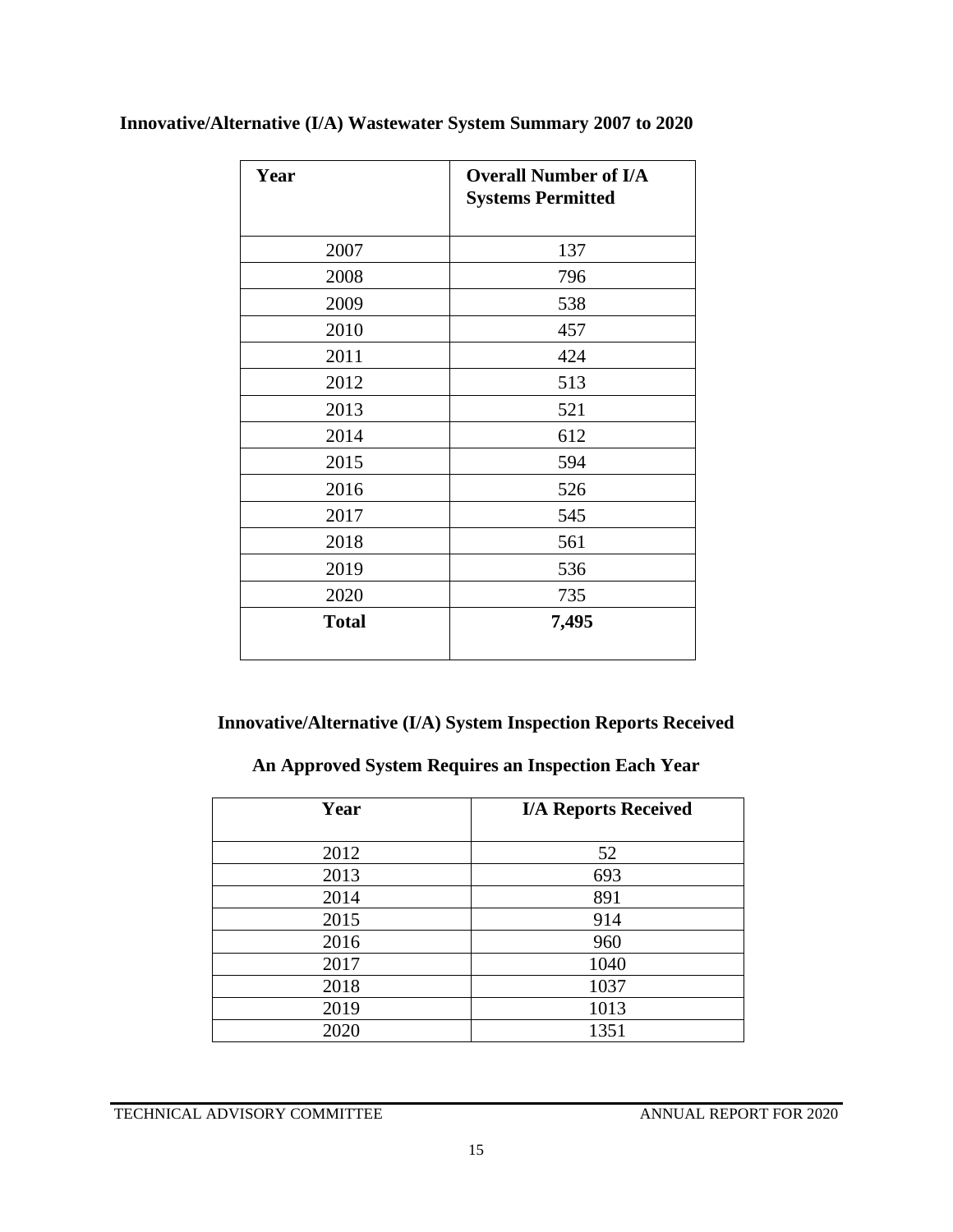## **Innovative/Alternative Technologies Permits in 2020 by Manufacturer**

| <b>I/A Manufacturer</b>             | <b>Number of General</b><br><b>Use I/A Products</b><br><b>Permitted</b> | <b>Number of General</b><br><b>Use I/A Dispersal</b><br><b>Technologies</b> | Number of<br>Pilot Use I/A<br><b>Treatment</b><br><b>Technologies</b><br>Permitted | Number of<br><b>Experimental</b><br>Use I/A<br><b>Treatment</b><br><b>Technologies</b><br><b>Permitted</b> |
|-------------------------------------|-------------------------------------------------------------------------|-----------------------------------------------------------------------------|------------------------------------------------------------------------------------|------------------------------------------------------------------------------------------------------------|
| <b>Advanced OnSite</b><br>Solutions | $\overline{4}$                                                          |                                                                             |                                                                                    |                                                                                                            |
| American<br>Manufacturing/Oakson    |                                                                         | 6                                                                           |                                                                                    |                                                                                                            |
| Anua                                | $\theta$                                                                |                                                                             |                                                                                    |                                                                                                            |
| Aqua Test                           |                                                                         |                                                                             | $\boldsymbol{0}$                                                                   |                                                                                                            |
| Aquapoint 3                         | $\boldsymbol{0}$                                                        |                                                                             |                                                                                    |                                                                                                            |
| <b>BioGill</b>                      |                                                                         |                                                                             | $\boldsymbol{0}$                                                                   |                                                                                                            |
| <b>Bio-Microbics</b>                | 13                                                                      |                                                                             | $\mathbf{0}$                                                                       |                                                                                                            |
| Cromaglass                          | $\mathbf{1}$                                                            |                                                                             |                                                                                    |                                                                                                            |
| Delta Environmental                 | $\overline{0}$                                                          |                                                                             |                                                                                    |                                                                                                            |
| Products                            |                                                                         |                                                                             |                                                                                    |                                                                                                            |
| <b>Ecological Tanks</b>             | $\boldsymbol{0}$                                                        |                                                                             |                                                                                    |                                                                                                            |
| Eljen Corp                          |                                                                         | 3                                                                           |                                                                                    |                                                                                                            |
| F.R. Mahony &                       |                                                                         |                                                                             |                                                                                    |                                                                                                            |
| Associates, Inc.                    |                                                                         |                                                                             |                                                                                    |                                                                                                            |
| FujiClean                           | 1                                                                       |                                                                             |                                                                                    |                                                                                                            |
| Hydro-Action                        | $\overline{3}$                                                          |                                                                             |                                                                                    |                                                                                                            |
| Manufacturing, Inc.                 |                                                                         |                                                                             |                                                                                    |                                                                                                            |
| <b>Infiltrator Systems</b>          |                                                                         | 130                                                                         |                                                                                    |                                                                                                            |
| <b>Island Water</b>                 |                                                                         |                                                                             |                                                                                    |                                                                                                            |
| Technologies                        |                                                                         |                                                                             |                                                                                    |                                                                                                            |
| Jet                                 | 51                                                                      |                                                                             |                                                                                    |                                                                                                            |
| Norweco                             | $\overline{22}$                                                         |                                                                             |                                                                                    |                                                                                                            |
| Orenco                              | 35                                                                      |                                                                             |                                                                                    |                                                                                                            |
| Premier Tech                        | 29                                                                      |                                                                             |                                                                                    |                                                                                                            |
| Environmental                       |                                                                         |                                                                             |                                                                                    |                                                                                                            |
| Presby Environmental                |                                                                         | 435                                                                         |                                                                                    |                                                                                                            |
| <b>Rich Earth Institute</b>         |                                                                         |                                                                             | $\mathbf{0}$                                                                       |                                                                                                            |
| SeptiTech                           | $\mathbf{1}$                                                            |                                                                             |                                                                                    | 1                                                                                                          |
| Total                               | 160                                                                     | 574                                                                         | $\mathbf{0}$                                                                       | $\mathbf{1}$                                                                                               |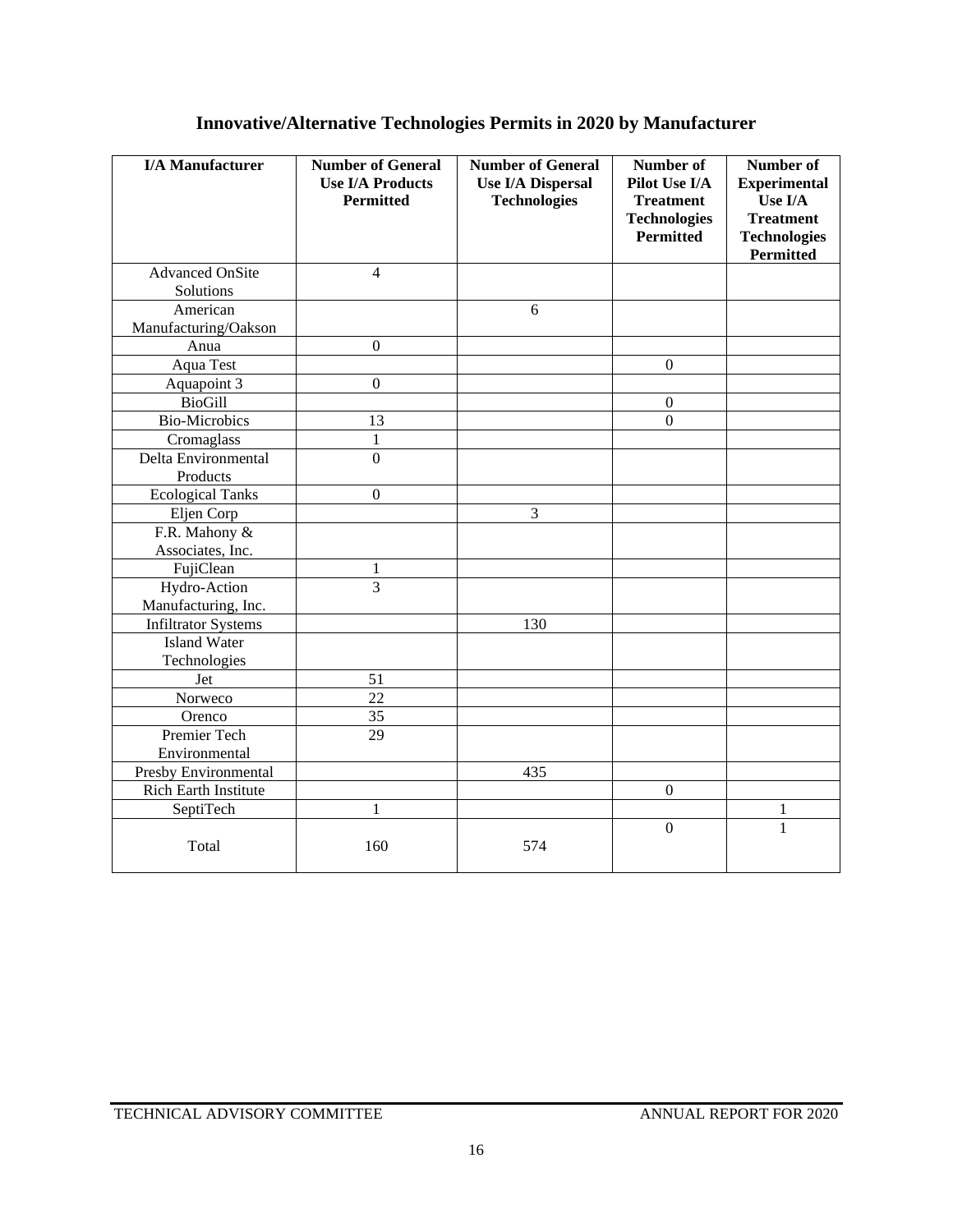| Year   | <b>DEC</b> Sponsored<br><b>Training</b> |                  | <b>DEC</b><br><b>Endorsed</b><br><b>Soil Classes</b> | <b>DEC</b><br><b>Endorsed</b><br><b>Non-Soil</b> |
|--------|-----------------------------------------|------------------|------------------------------------------------------|--------------------------------------------------|
|        | <b>Classes</b>                          | <b>Attendees</b> |                                                      | <b>Classes</b>                                   |
| 2010   | 5                                       | 120              |                                                      |                                                  |
| 2011   | $\overline{4}$                          | 110              |                                                      |                                                  |
| 2012   | 7                                       | $215*$           |                                                      |                                                  |
| 2013   | 12                                      | $273*$           |                                                      |                                                  |
| 2014   | 12                                      | $173*$           |                                                      |                                                  |
| 2015   | 13                                      | 222              |                                                      |                                                  |
| 2016   | 5                                       | $200*$           | 20                                                   | 36                                               |
| 2017   | 4                                       | 159*             | 16                                                   | 20                                               |
| 2018   | 5                                       | 110              | 12                                                   | 17                                               |
| 2019   | 12                                      | 186              | 12                                                   | 17                                               |
| 2020** | $\overline{2}$                          | 33               | 6                                                    | 34                                               |

## **Licensed Designer Program Education Opportunities**

\* estimated

\*\* due to Covid-19 many classes were cancelled. In response, additional online classes which could be taken at any time were added to the DEC Endorsed Class offerings and are only counted once on this chart.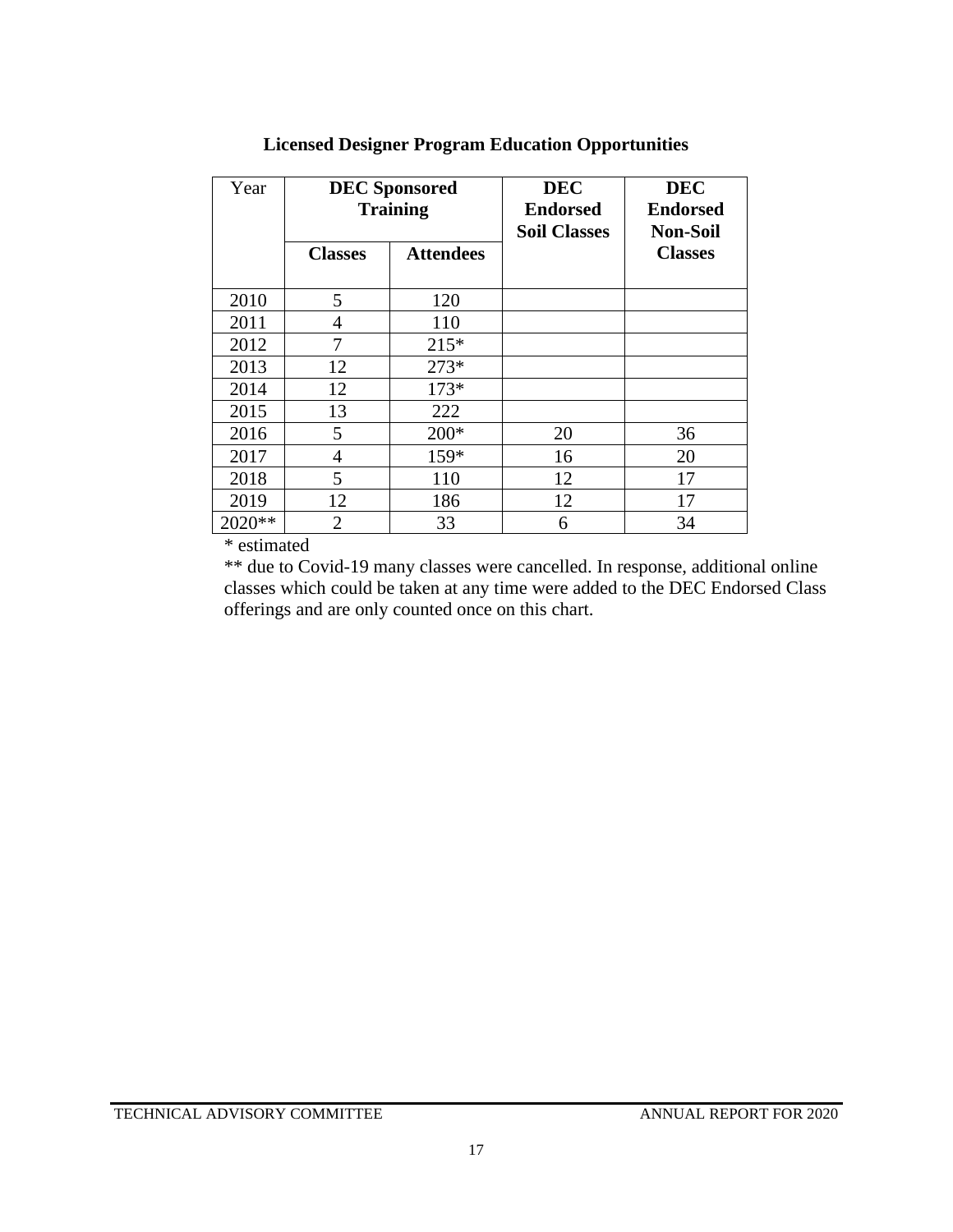### Appendix C

## Approved Minutes of the Technical Advisory Committee Meeting March 10, 2020

| <b>Attendees:</b> | Roger Thompson        | Cristin Ashmankas          |
|-------------------|-----------------------|----------------------------|
|                   | Justin Willis         | Carl Fuller                |
|                   | <b>Gunner McCain</b>  | Sheri Young                |
|                   | <b>Brian Tremback</b> | Bryan Harrington           |
|                   | Nathan Kie            | <b>Ernest Christianson</b> |
|                   | Sille Larsen          | <b>Rich Wilson</b>         |
|                   |                       |                            |

### **Scheduled meetings:**

| April 21, 2020 | $1-4$ PM | The Catamount Room |
|----------------|----------|--------------------|

### **Technical Advisory Committee Annual Report for 2019**

Some minor edits were suggested for typos and page references. There was also discussion about the phrase "if there are application methods not currently allowed that should be approved," The question was whether this referred to a better understanding of soil adsorption capacity or a different method of application. Both issues will be considered.

Sheri asked if the increase in average review times and reduction in compliance with the performance standards was related to staff reductions. Ernie said that the reduction of 9 Regional Office staff has been mostly covered by changes in permit processing including electronic application procedures. There have been recent staff vacancies that did have some effect on permit review, but the positions have been filled and the numbers should improve.

### **Proposed Revisions to the 2019 Wastewater System and Potable Water Supply Rules (Rules):**

Ernie said he hoped to have the proposed revisions ready to start the adoption process by June. The proposed revisions will have to go through the full rule adoption process because there are substantive changes as well as typographic errors.

Justin asked about the percolation test and whether to allow landowners with permitted projects, which had designs based on application rates determined by percolation tests, to amend the basis of design using the application rates in the permit file. The TAC recommends not to reinstate the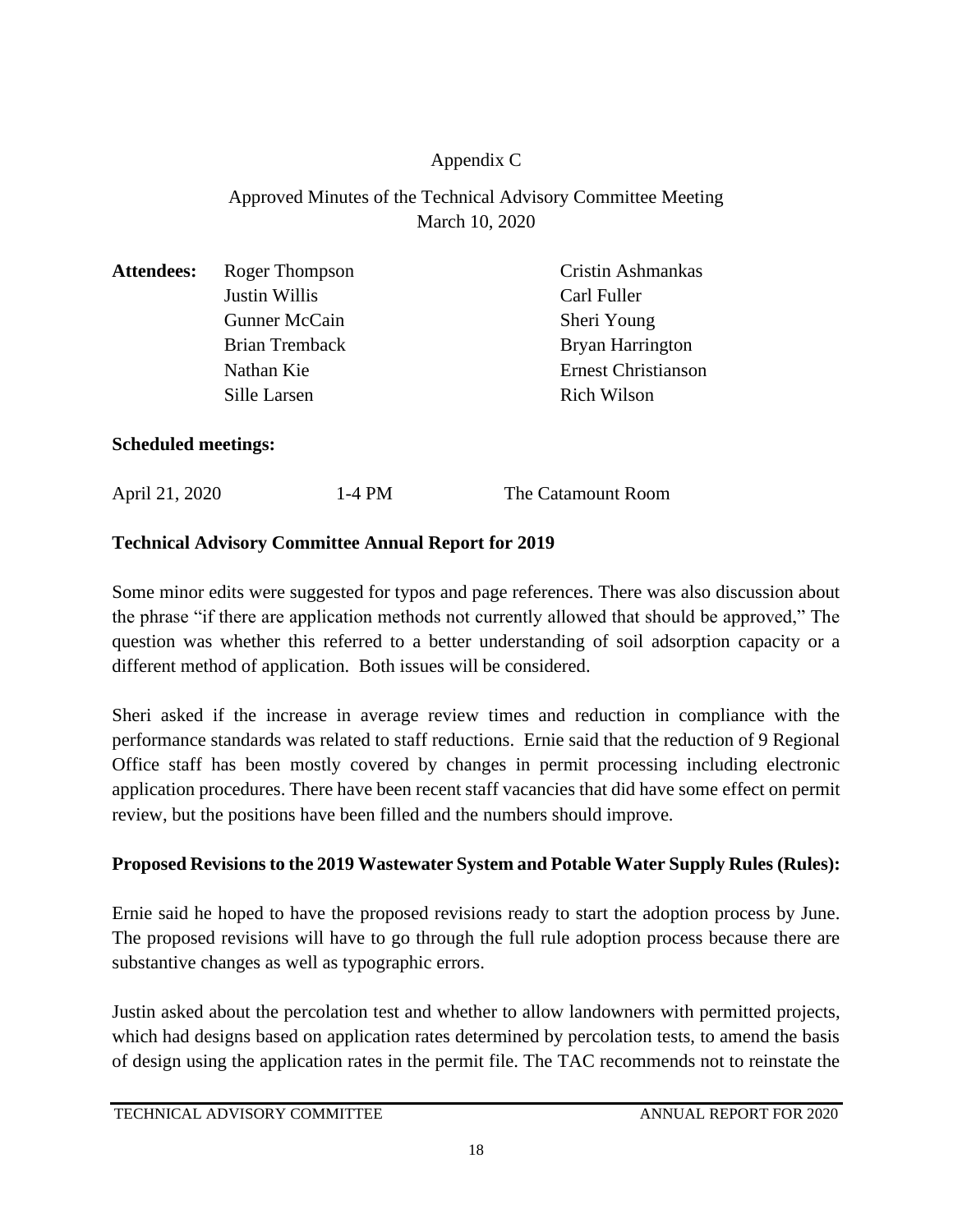use of percolation test for determining the maximum allowable application rate. The group noted that in the new Rules the use of percolation test results can only result in lower application rates and therefore are only useful when a designer is concerned that the soil description method might result in too high of an application rate. The decision was to remove all reference to the percolation test because designers can use lower application rates than determined by soil texture whenever, in their judgment, it would be wise to do so.

Brian asked about the sieve specifications for mound sand. The 2007 version of the Rules used a 3/8" screen for the control on the coarse end of the sand specification for two of the three specifications, while the 2005 Rules used the #10 sieve. Brian said that the 2007 specifications allow for too much coarse material to the point where the material should be described as gravel rather than soil. While no problems caused by the 2007 specifications have been identified (the systems are being constructed using material meeting the definition of sand) and all agree that the amount of fine material is most important, there is support to adjust the specification. Adding a #10 sieve would ensure that the material would be classified as soil rather than gravel. Ernie will look for information about why sand specifications were changed in 2007.

Ernie circulated the List of Changes below and the TAC responses are added in bold.

### **List of Changes (Draft 2/13/2020)**

Page iv - Table of Contents: Add § 1-909 Grease Traps…97. **Agreed**

Page 25 - § 1-304(13): Delete "or in a manner that modifies any operational requirements of such a sanitary sewer service line, and any associated sanitary sewer collection line" and add a new (B) the modification or change in use does not modify operational requirements that need to be applied to the building or structure or campground, the sanitary sewer service line, and any associated sanitary sewer collection line;. **Agreed**

Page 26 - § 1-304(14): Delete "or in a manner that modifies any operational requirements of a water service line," and add a new (B) the modification or change in use does not modify operational requirements that need to be applied to the building or structure or campground, and water service line;. **Agreed**

Page 46 - § 1-405(10)(A): Delete "Design cost estimates" and replace with Retail costs. **Agreed**

Page 46 - § 1-405(10)(C): Add <u>based on a projected 20-year life of the system or component</u>. **Agreed**

Page 46 - § 1-406: Add (8) A recalculation of the operation and maintenance costs based on a projected 20-year life of the system or component. **Agreed**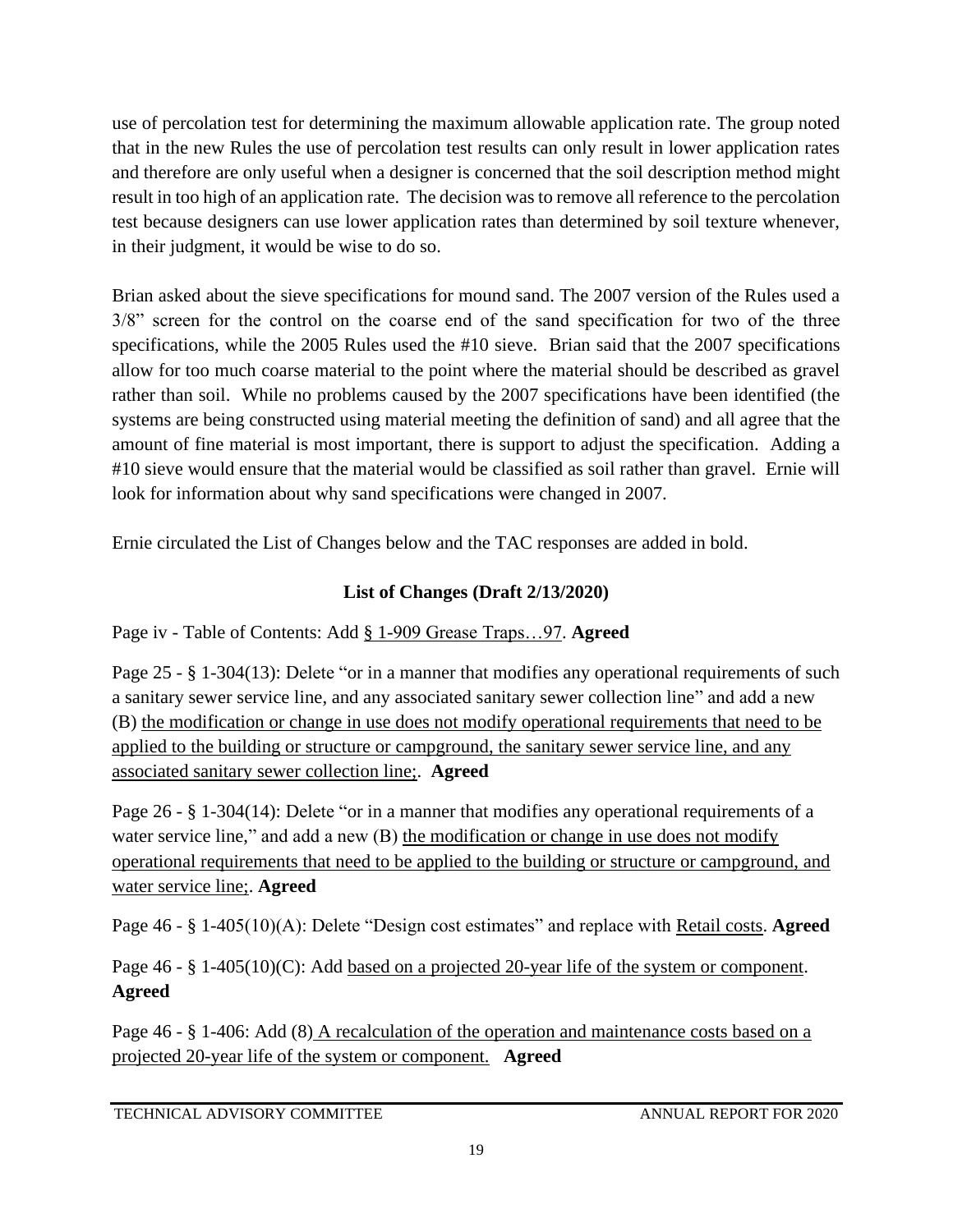Page 85 - § 1-903(k)(1): Delete "24", replace with 18. **Agreed**

Page 96 - § 1-908(a)(2): Delete "one", replace with two to be consistent with the sizing of septic tanks in Table 9-1. Add an s to day. **Agreed**

Page 100 - § 1-910(f): Delete "on or after January 1, 2007 and completed". **Agreed**

Page 100 - § 1-910(f): Add (3) For soil descriptions and recordings completed prior to January 1, 2007, the Secretary will require one or more soil excavations to confirm the accuracy of the previous soil descriptions. When determining the number of soil excavations, the Secretary shall consider the consistency of the soil texture, recorded depth to the seasonal high groundwater table, depth to bedrock, depth of soil over a soil with a consistence of firm or denser, and number of existing excavations. **Agreed**

Page 108 - Table 9-5 (continued): Row "Foundation, footing, or perimeter of a building or structure with a drain (located upslope of a leachfield)",  $3<sup>rd</sup>$  column, delete 10 and replace with 20; 6th column, delete 10 and replace with 20. **Agreed**

Page 108 - Table 9-5 (continued): Row "Foundation, footing, or perimeter of a building or structure without a drain (located upslope of a leachfield)",  $3<sup>rd</sup>$  column, delete 20 and replace with 10;  $6<sup>th</sup>$  column, delete 20 and replace with 10. **Agreed** 

Page 148 - § 1-928(a)(1)(B): Add "is existing <u>or proposed</u> and owned by a charitable, religious, or nonprofit organization." (statutory change 2019 Legislative session) **Agreed**

Page 148 - § 1-928(a)(4): Add "The design flows do not exceed 600 gallons per day or the existing or proposed building or structure shall not be used to host events on more than 28 days in any calendar year." (statutory change 2019 Legislative session) **Agreed**

Page 165 - § 1-1007(a)(1)(A): Correct typo, change C-900 to C900. **Agreed**

Page 165 - § 1-1007(a)(1)(B): Correct typo, change C-900 to C900. **Agreed**

Page 165 - § 1-1007(b)(1)(B)(i): Delete "water works grade 50 pounds per square inch pressure rated pipe meeting AWWA standard C-600", replace with water works grade 150 pounds per square inch pressure rated pipe meeting AWWA standard C900. This will now align § 1- 1007(a)(1)(A), § 1-1007(a)(2)(B)(ii), § 1-1204(a)(1)(B)(ii), and § 1-1204(b)(1)(C)(ii). **TAC recommends keeping at 50 PSI. Ernie will review with the Public Water Supply Section.**

Page 166 - § 1-1007(b)(2)(A): Delete "AWWA standard C-600 or equivalent pipe and pressure tested to 50 pounds per square inch to assure watertightness" and replace with AWWA standard C900 or equivalent pipe and be pressure tested to 150 pounds per square inch. This will now align § 1-1007(a)(1)(A), § 1-1007(a)(2)(B)(ii), § 1-1204(a)(1)(B)(ii), and § 1-1204(b)(1)(C)(ii).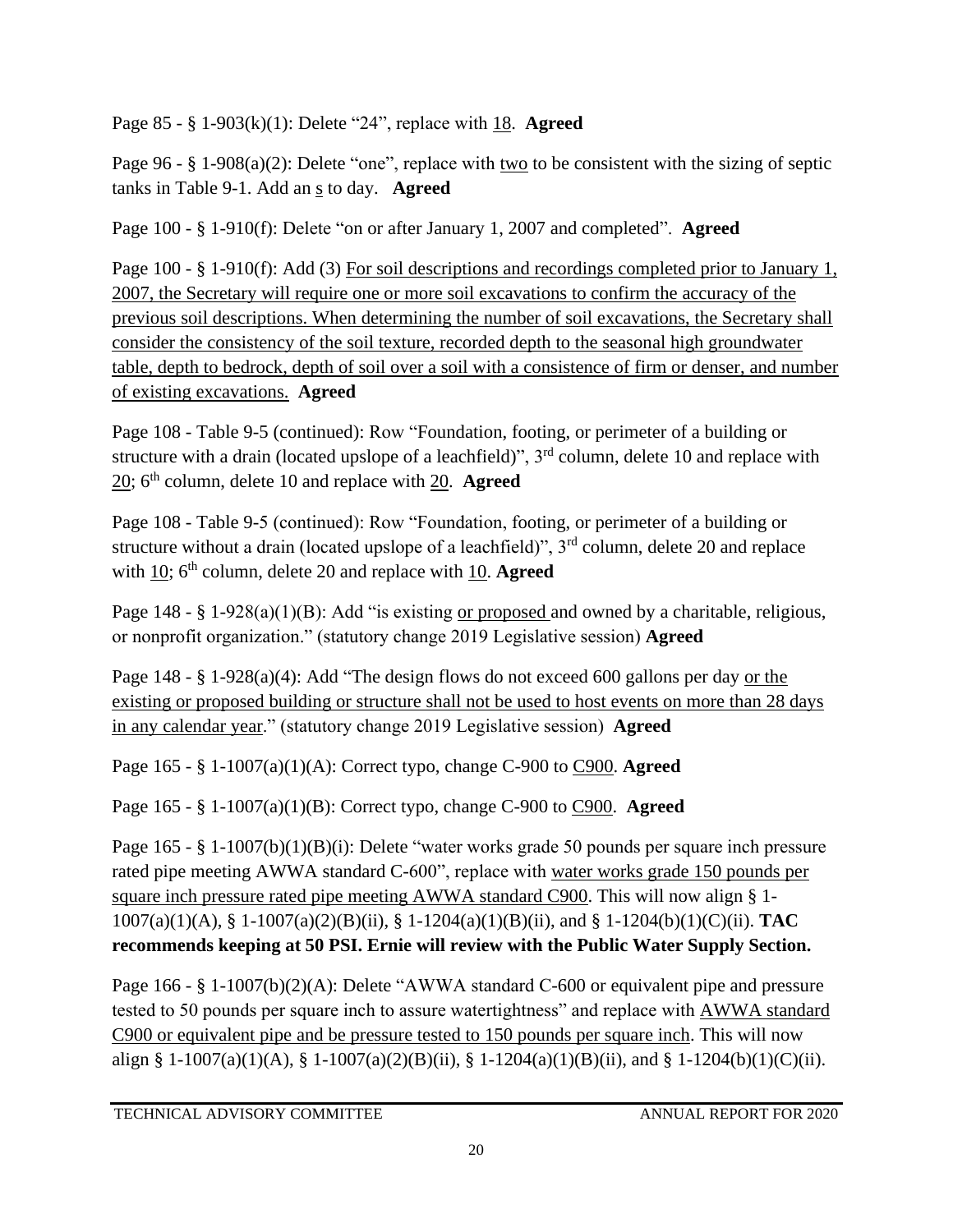## **TAC recommends keeping at 50 PSI. Ernie will review with the Public Water Supply Section.**

Page 166 - § 1-1007(b)(2)(A): Delete the colon after "shall". **Agreed**

Page 203 - § 1-1204(a)(1)(B)(ii): Correct typo, change C-900 to C900. **Agreed**

Page 204- § 1-1204(b)(1)(C)(ii): Correct typo, change C-900 to C900. **Agreed**

Page 214 - Appendix A: Add a new (c) When the application includes a wastewater system presumptive isolation zone or potable water supply presumptive isolation zone that requires notification under  $\S$  1-307(a), the application shall include:

- (1) a copy of the certified mail receipt;
- (2) the completed ANR Form 1 and ANR Form 4 provided by the Secretary for notification of presumptive isolation zones; and
- (3) the site plan sent to a landowner affected by the presumptive isolation zone. **Agreed**

## Page 214 - Appendix A: Add a new (d) When the application includes a wastewater system presumptive isolation zone or potable water supply presumptive isolation zone that does not require notification under  $\S 1-307(e)(1)$  and (2), the application shall include the completed ANR Form 5 provided by the Secretary for certification no notification is required. **Agreed**

Page 240 - Appendix C: Add to Figure C-18 6 inches to indicate the vertical separation between the Overflow Pipe outlet and the Splash Plate. **Agreed**

## **Should These be Included (Draft 2/13/2020)**

- 1. § 1-201 Modifies Operational Requirements add installation of a composting or incinerator toilet. The definition of a wastewater system includes storage tanks and toilets that are located inside a building or structure that are integral to the operation of a wastewater system. Would this be a permit requirement under § 1-301(3), the physical modification or replacement of a potable water supply or wastewater system? Or, should we not review until a landowner comes in to either dispose of the contents on site or request a change to the design flow based on the use of a composting toilet? **The TAC recommends that installation of a composting toilet for a single-family residence be exempt. Disposal of the waste would be regulated under the existing Rules.**
- 2. Table 8-3 Fueling Stations a pump with two fueling lines (2 different grades) or has two pumps side-by-side where only one car per side can fuel. Should we do this by guidance to interpret the Rules so it's a document that can be changed? **Guidance**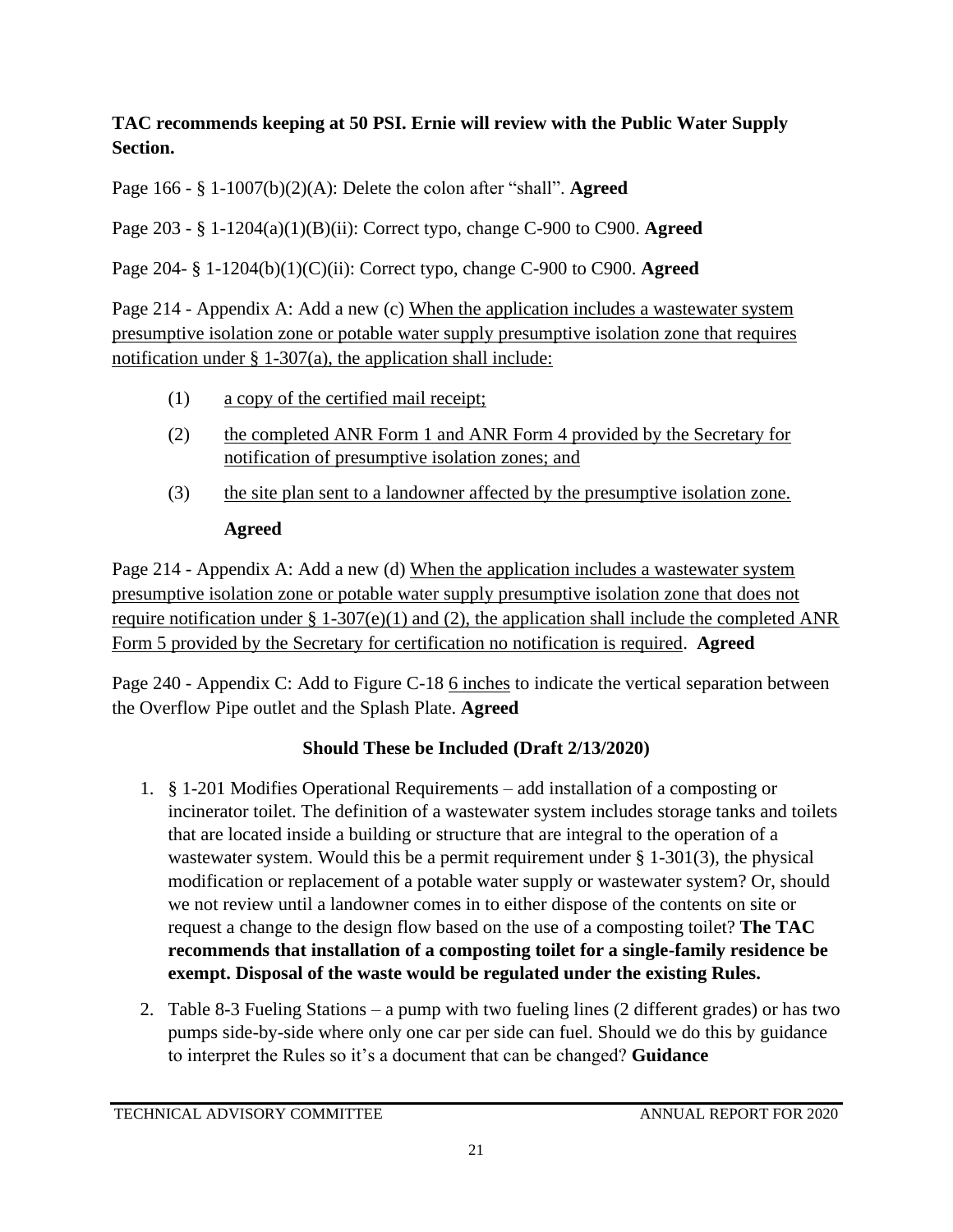3. Table 9-14 – remove linear loading rates for Sandy Clay, Silty Clay, Clay. One reason to maintain is for failed systems or statutory changes so we have a basis in the Rules. **Keep**

**Indirect Discharge Rules (IDR):** Bryan Harrington gave an update on his work in preparation for proposing changes to the IDR. One question is if all high-strength wastewater disposal systems should be subject to the IDR. The TAC recommends keeping the division point between the Rules and the IDR at 6,500 GPD. One suggestion is to add monitoring requirements in the Rules for high-strength wastewater disposal systems. Bryan said that the proposed changes for the IDR will include requirements for non-sewage wastewater, such as dairy wastewater, that is not subject to regulation by the Department of Agriculture. One concern is when two or more wastewater systems, each less than 6,500 GPD design flow, should be reviewed as a single unit relative to hydraulic and inground treatment issues. An example would be a lot containing two wastewater systems serving unrelated off-lot building, each with a design flow of 4,000 GPD. If the two systems are in proximity and in the same hydraulic flow path, they might have the same impact on groundwater and surface water quality as a single 8,000 GPD system and therefore should be subject to the IDR.

**Meeting Date:** The next meeting is scheduled for April 22, 2020, from 1-4 PM, in the Catamount Room at the National Life Building in Montpelier.

## Approved Minutes of the Technical Advisory Committee Meeting May 19, 2020

### **Participation by videoconference**

- Attendees: Roger Thompson Cristin Ashmankas Gunner McCain Sheri Young Ernest Christianson Rich Wilson Denise Johnson-Terk Craig Heindel Craig Jewett Eli Erwin Chris Russo Abe Noe-Hays Conor Laly
	-

### **Scheduled meetings:**

None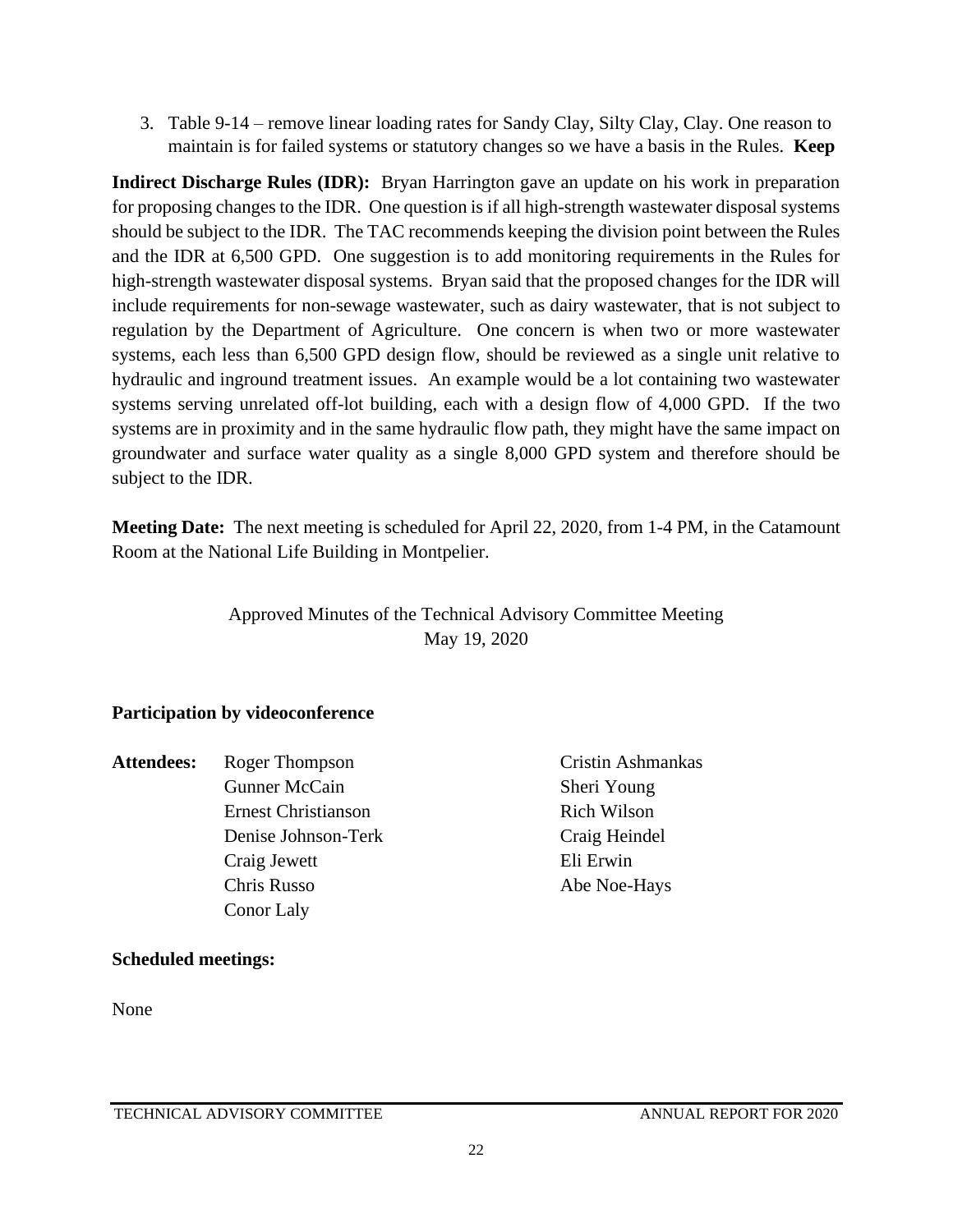## **Discussion of Proposed Rule Revisions to the 2019 Wastewater System and Potable Water Supply Rules (Rules):**

The question of whether the 3/8" sieve specification allows too much coarse material for mound sand was discussed. The 3/8" specification was adopted as part of the 2007 Rule update. The TAC did not report that any problems had occurred from the use of material that is too coarse. The TAC members who are designers reported that the mounds they design and inspect are being constructed with sand that they find appropriate. The designers noted that they can set the sand specifications, within the limits in the Rules, if they are concerned about too much coarse or too much fine material. The consensus was that a revision is not required at this time.

The pressure testing requirements that should be required when a sewer line crosses a water line and the vertical separations cannot be met were discussed. When the separation distance is not met the Rules require a portion of the sewer line be constructed of water main grade material and that it be pressure tested to 150 psi. Several TAC members feel this is excessive and suggested various alternatives. Ernie will propose revised language.

Rich noted that the diagram for bottomless sand filters will be revised. The current version specifies a maximum height of 24" above grade that in turn limits the maximum amount of sand that can be used. A designer should be able to specify additional sand if they wish. The revision will allow the bottomless sand filter to be more than 24" above grade as long as the designer ensures that the structure is properly supported.

## **Innovative/Alternative Systems**

Cristin asked for comments on several applications that are under review.

BioGill Tower – designed to handle high strength wastewater. The system has ongoing monitoring and can be adjusted to maintain the specified pH if needed. The company trains the users staff on how to do the routine oversight and maintenance. The TAC suggested that the buyer should be informed of the amount of oversight and maintenance prior to choosing this system and that the initial I/A approval should be as a pilot system because the leachfield size will be case specific based on the designer's assessment. The company prohibits the use of quaternary ammonia cleaning solutions which may limit the use for restaurant and food preparation operations. The TAC supports approval for pilot use.

BioMicrobics – designed to handle high strength wastewater. This is a fixed film system with a high air flow. The system is designed to bring the wastewater contaminant concentrations down to that of low strength wastewater. Each system is custom designed based on the contaminates for the operation. The TAC suggests the initial approval be for pilot use. The company prohibits the use of quaternary ammonia cleaning solutions which may limit the use for restaurant and food preparation operations. The TAC supports approval for pilot use.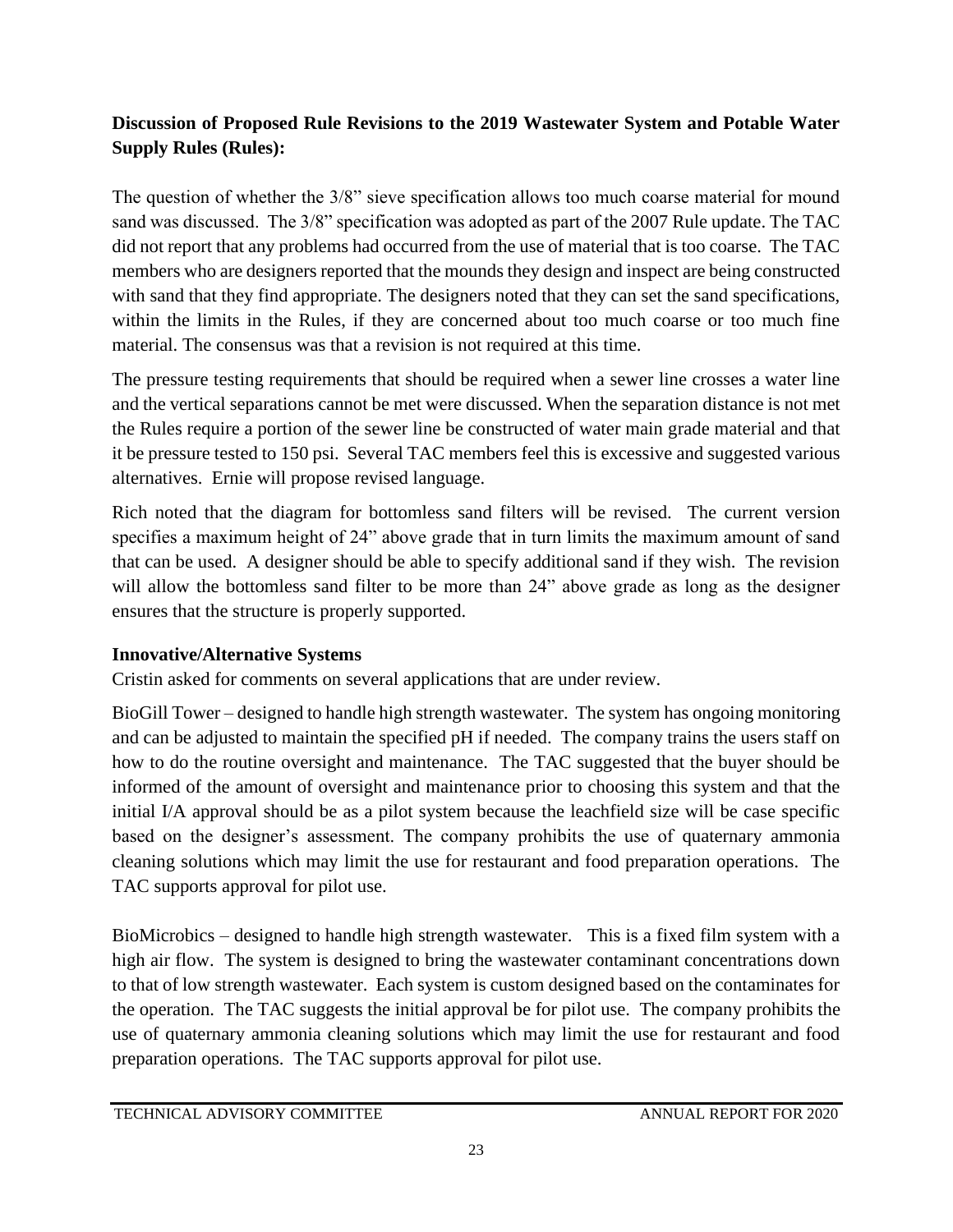Busse Green Technologies – low strength wastewater. This is a membrane bioreactor system with primary separation in the first chamber followed by biologic treatment in a second chamber. The system has NSF certification to treat to less than 30 mg/l BOD and TSS and therefore meets the definition of filtrate in the Rules. The system does not require a septic tank. The system is in an insulated tank and the temperature must be 45 degrees Fahrenheit or greater. It can be installed inside the building if properly vented per the Vermont Plumbing Rules. The system is approved for water reuse in some jurisdictions but the proposed approval for use in Vermont does not include any reuse of the treated wastewater. The TAC supports approval for pilot use.

GeoMatrix – GeoMat Flat® and GeoMat Edge® systems. These are application systems rather than treatment systems. The applicant proposes the same loading rate approach as is currently approved for other application systems not using crushed stone. These systems do not qualify for a reduction in separation distance to the Seasonal High-Water Table (SHWT). These systems are approved by NSF which imposes an initial 2-year service contract. Gunner asked about the storage capacity system. Conventional crushed stone systems have a large amount of pore space that can accept large, short term discharges. The system uses pressure distribution. The soil application rates in the Rule are based on bottom area contact with native soil and the GeoMat Edge has a small footprint compared to the Geo-Mat Flat. The TAC supports approval.

Annua – Puraflo® System. This system is currently approved. The request is to use cocoanut fiber rather than peat fiber as the treatment medium. The TAC supports this request.

Annua – AeroCell® System. This system is similar in operation to the Puraflo® System. The main difference is that the filter medium is a manufactured foam rather than plant fiber. It has NSF approval. The TAC recommends approval.

Rich Earth Institute – Urine Collection System. The proposal is to separate urine from the rest of the toilet flow using plumbing fixtures designed to separate the flow or by separate container collection. The urine will be stored in containers at the site and periodically collected by a licensed wastewater hauler. The urine will be sterilized and then reused for fertilizer as it is high in nitrogen content. There would be no reduction in the wastewater design flow for the site. Legal review is needed to determine if there is any conflict with the existing Rule related to the use of holding tanks. Also to be checked is whether a system with an outside storage tank that is not piped to the building is subject to the Rules and whether the Rules require that the storage tank be piped to the building. Also, to be determined is how to design the onsite holding tanks to ensure they have reasonable storage capacity and are protected against spills. If it is decided that this approach can be used in buildings other than single family residences, any separation process must be based on the use of approved plumbing fixtures and the discharge to the onside holding tanks must be piped.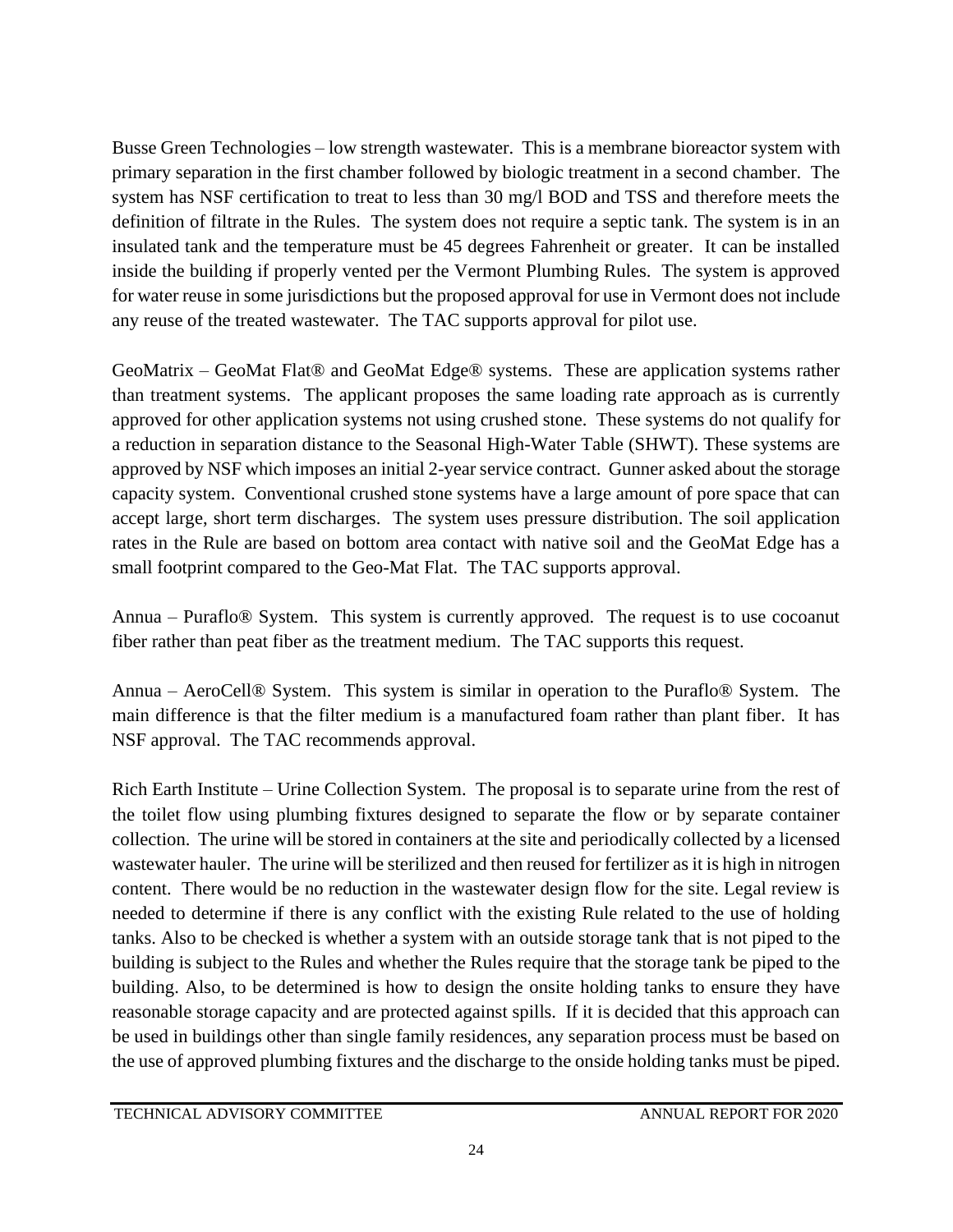SeptiTech, Inc – installation to replace a failed system at Vernon Hall. Vernon Hall is an elder care facility. This will be a site-specific design and therefore subject to pilot approval. The designer states that the system can handle the quaternary ammonia cleaning products that will be used. Craig noted that elder care, nursing homes, and similar facilities often have septic tanks that fail to function properly because the medications used by the occupants stop the bacterial action. This question should be explored as part of the approval.

Rich asked if an application for a project using Innovative/Alternative technology could be approved with two choices of system. The Department does not allow a substitution of a technology other than the one named in the permit without issuing a revised permit. This approach would approve two different systems along with specific requirements depending on which one is installed.

## Approved Minutes of the Technical Advisory Committee Meeting October 20, 2020

#### **Participation by videoconference**

| <b>Attendees:</b>          | <b>Ernest Christianson</b> | Craig Heindel |
|----------------------------|----------------------------|---------------|
|                            | Rodney Pingree             | Craig Jewett  |
|                            | Sheri Young                | Sille Larsen  |
|                            | Cristin Ashmankas          | Carl Fuller   |
|                            | <b>Rich Wilson</b>         |               |
| <b>Scheduled meetings:</b> |                            |               |
|                            |                            |               |

January 21, 2021 9AM – Noon by video conference

### **Innovative/Alternative Systems:**

Cristin presented the following I/A Technologies for TAC review:

Hydro-Action for high-strength wastewater pilot-approval – Supported by members.

Algaewheel for low-strength wastewater pilot-approval – Members concerned by the increased frequency of monitoring, suggested monthly reporting of weekly averaged data, also discussed possible operator licensing as this system is similar to RBC's but could potentially